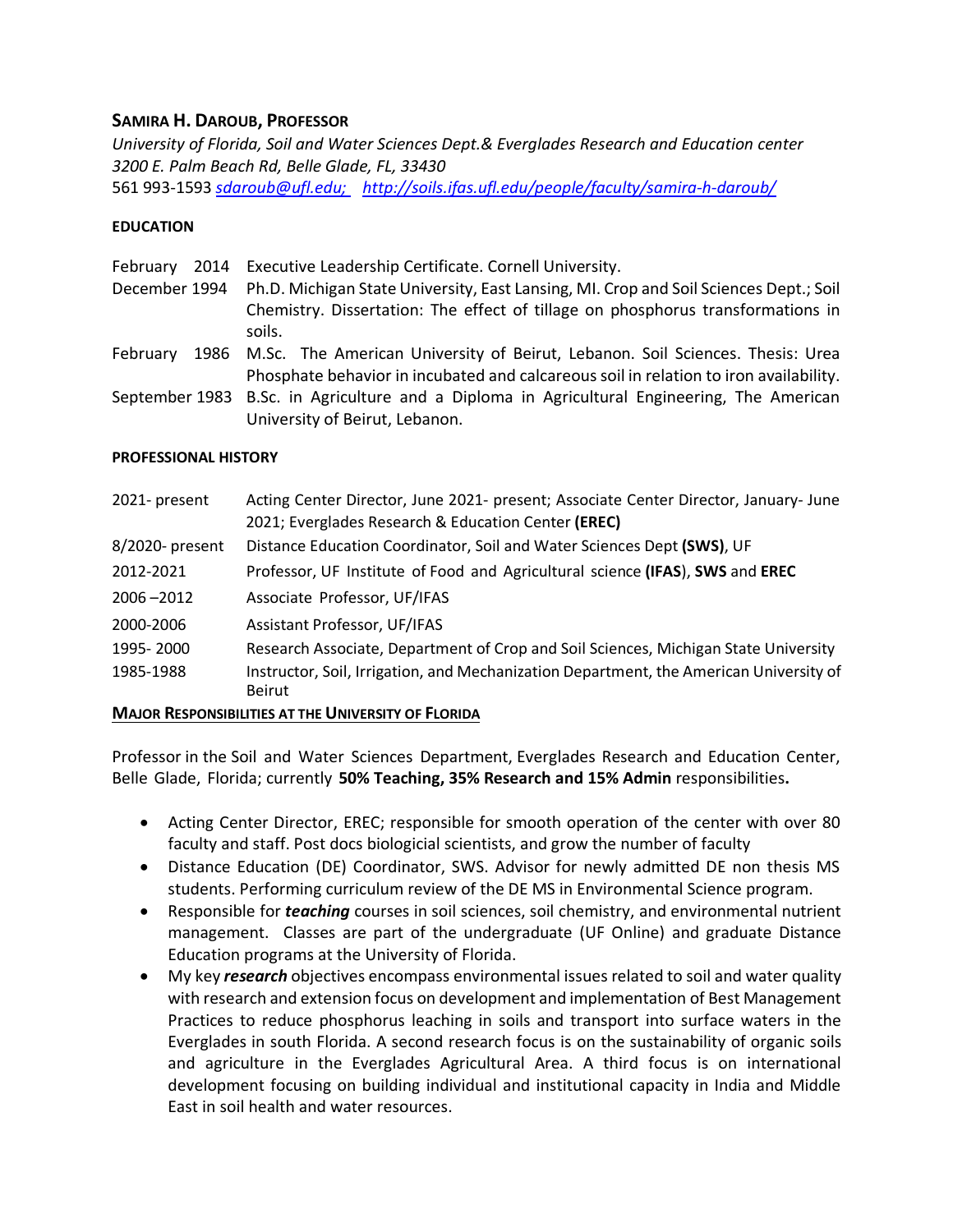I provide *outreach and extension* services to farmers in south Florida for profitable agriculture production and good environmental stewardship.

## **PROFESSIONAL DEVELOPMENT AND LEADERSHIP TRAINING / SERVICE**

- 1) **Certificate** in multicultural mentoring, UF and the International Mentoring Association, July 2021.
- 2) Participant, UF Herbert Wertheim College of Engineering (HWCOE) Mini Mentor Academy, January 11-15, 2021 facilitated by the UF Office of Chief Diversity Officer
- 3) **LEAD21 graduate**, leadership development program for faculty, program and team leaders, department heads and chairs in land grant universities, colleges of agricultural, environmental, and human sciences, and NIFA.<http://lead-21.org/> 2017/2018
- 4) **LEAD IFAS graduate**, the LEAD IFAS program provides leadership training for IFAS faculty and staff who assumed or are interested in assuming management and leadership positions, 2014/2015
- 5) **Executive Leadership Certificate**. Cornell University. 2014. Took classes in coaching and developing others, managing strategic change, and tactics and skills for negotiating
- 6) **Board of Trustees Member**, Agronomic Science Foundation [a-s-f.org, 2](https://www.a-s-f.org/)020-2023, **Appointed**
- 7) **Committee Member,** US National Committee of Soil Science, National Academies of Sciences [\(USNC/SS\)](https://www.nationalacademies.org/our-work/us-national-committee-for-soil-sciences-usnc-ss#sectionCommittee) , 2020-2022, **Appointed**
- 8) **Board member** Soil Science Society of America **(SSSA)** 2018-2020. **Elected**
- 9) **Member,** SSSA Science Policy Committee 2020-2021; Participated in the 2020 Congressional Day Visit, Washington DC.
- 10) **Co-chair,** Representation and Recognition Task force, SSSA, 2020-present; **Member,** 2018- 2019
- 11) **Co-established** the UF College of Agriculture and Life Sciences **CALS Mentoring Academy** with the support of Dean Turner. The academy is designed to improves skills and knowledge of faculty to improve their mentoring capabilities. The goal is to increase retention rates of PhD students, **offered annually since Fall 2019**; 51 CALS faculty finished the academy.
- 12) I offer online workshops on effective mentoring of graduate students with **UF Center of Teaching of Excellence (CTE),** *offered 3 workshops since 2020*
- 13) Chair, SWS Distance Education ad hoc committee, 2018-present. The committee is overseeing a curriculum review for the Distance Education MS Environmental Science program and certificates offered in the Department. The review entails a survey for stakeholders from industry, state agencies, government and non-government agencies.
- 14) Served on **UF IFAS Tenure and Promotion** committee for three years, 2014, 2016-2017
- 15) Supervised 10 Post-doctoral Fellows and Research Associates, 2 chemists, many graduate students, and local and international interns/ undergraduate students in my lab.
- 16) Served on Mentoring committees for 3 Assistant and Associate professorsin the Horticulture, Soil and Water Sciences and Entomology and Nematology.
- 17) Served on Tenure and Promotion committee EREC 2016 and the Soil and Water Sciences tenure and promotion committee in 2016 &2019.
- 18) Chair, Professional Development Committee (PDL) and faculty enhancement Opportunities (FEO) 2020 and member in 2021, UF IFAS.

# **AWARDS AND HONORS**

• **Fellow,** Soil Science Society of America, 2021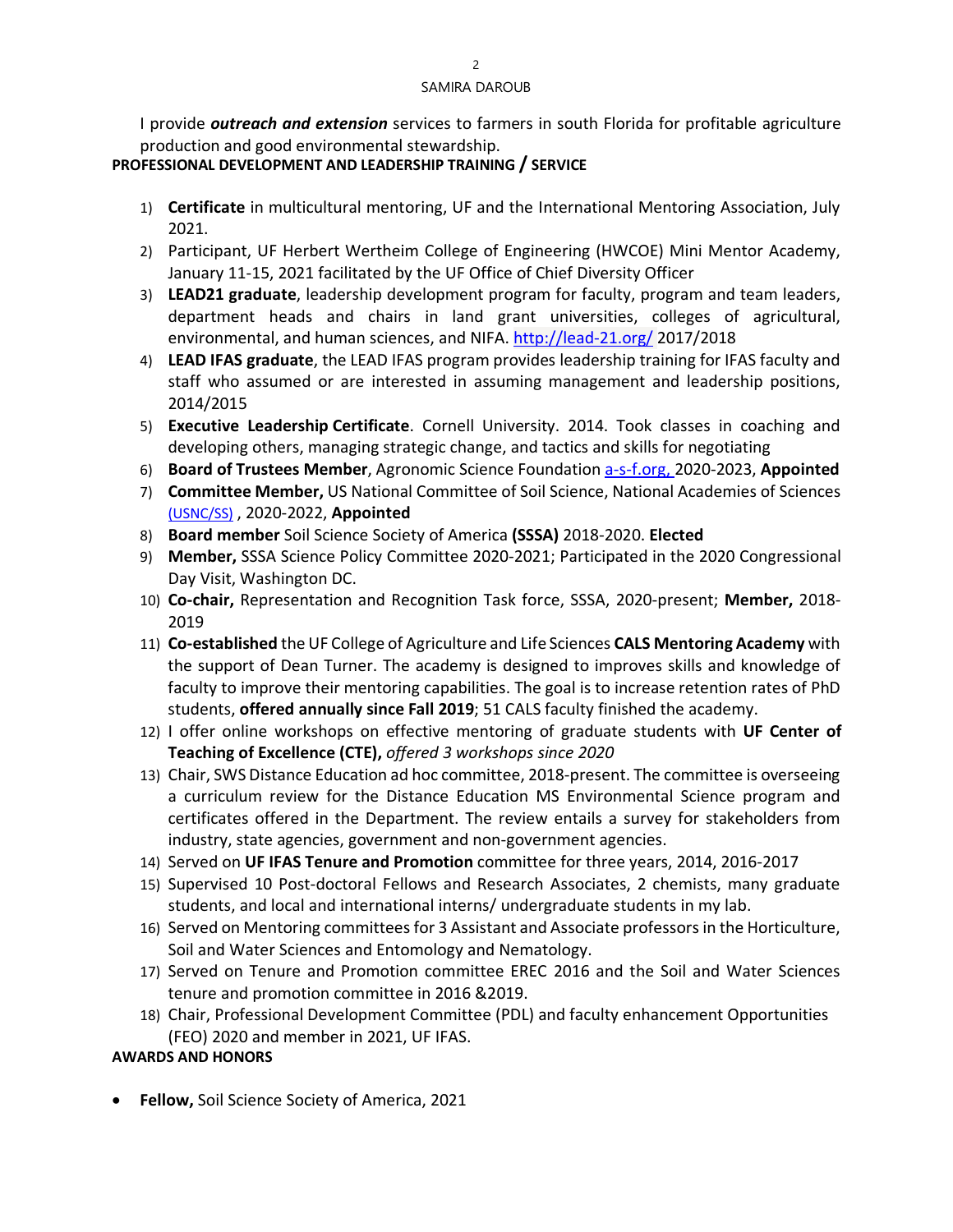- **Presidential Award**, Soil Science Society of America for members of the Representation and Recognition Taskforce for gender and diversity issues. 2021
- **Fellow**, American Society of Agronomy, 2020
- **Term Professor Award** University of Florida (UF), 2017-2019
- **Teacher Fellow Award**, North American Colleges and Teachers of Agriculture (NACTA), 2012.
- **High Impact Research Paper Award**, 5th Annual UF/IFAS Research Awards, Gainesville, 2012.
- **Academy of Teaching Excellence**, UF College of Agriculture and Life Sciences **(CALS)**, 2008
- **Graduate Teacher of the Year**, UF College of Ag and Life Sciences, 2007/2008.
- Awarded a **Full scholarship for PHD progarm** from the Hariri Foundation, a non-profit organization, 1989.
- **SWS Best Dissertation Award for PhD student**, Claire Friedrichsen, 2019. UF, SWSD
- **UF IFAS Best Thesis Award for MS student** Susanna Gomez, 2013. UF Institute of Food and Agricultural Science
- **SWS Dept. Best Dissertation Award for PhD student**, Nadine Kabengi, 2005. UF, SWSD

#### **RESEARCH IMPACTS**

- Secured over \$3.8 million in funding from state and federal sources for research and extension in the last 10 years.
- Dr. Daroub mentored 10 postdoctoral research associates, 10 PhD students, 16 MS students and served on a total of 64 graduate committees. Her PhD students and postdocs have various careers in academia, state government and industry.
- Mentored 12 interns, visiting scholars and Borlaug fellows from USA, Brazil, Honduras, Costa Rica, India and Iraq. The scholars were trained for laboratory and research techniques.
- **Best Management Practices (BMP) program in the Everglades Agricultural Area (EAA):**  Developed a highly successful research and extension BMP program in the EAA. The BMP research projects, and active extension program have led to consistent improvements in water quality out of the EAA and has been instrumental in keeping growers in the area in compliance with state regulation imposed on them per the Everglades Forever Act of 1994. The requirement mandated by the 1994 Everglades Forever Act is a 25-percent phosphorus reduction from the EAA basin. Implementation of BMPs produced over 50-percent phosphorus average reduction in the 470,000-acre EAA farming region south of Lake Okeechobee over the last 25 years (Source: [SFWMD\)](https://www.sfwmd.gov/science-data/scientific-publications-sfer) and is the direct achievement of the BMP research and extension program and growers collaboration.
- Gave invited talks at the National Academy of Science about the "Science of Source Control" and BMPs and at the public meeting on the long-term plan for achieving water quality goals for the Everglades Protection Area Tributary basin.
- Collaborative research on **sustainable farming and soil health** (with USDA-ARS and other faculty) has led to management practices that farmers have adopted including summer flooding of fallow soils, flooded rice, use of flood tolerant sugarcane cultivars that can thrive on high water tables, and application of amendments.
- New research led by graduate student Friedrichsen is innovative in the new sub discipline of Ethnopedology combining soil and social sciences in the use of mental models to **improve extension communications for soil health and food security.**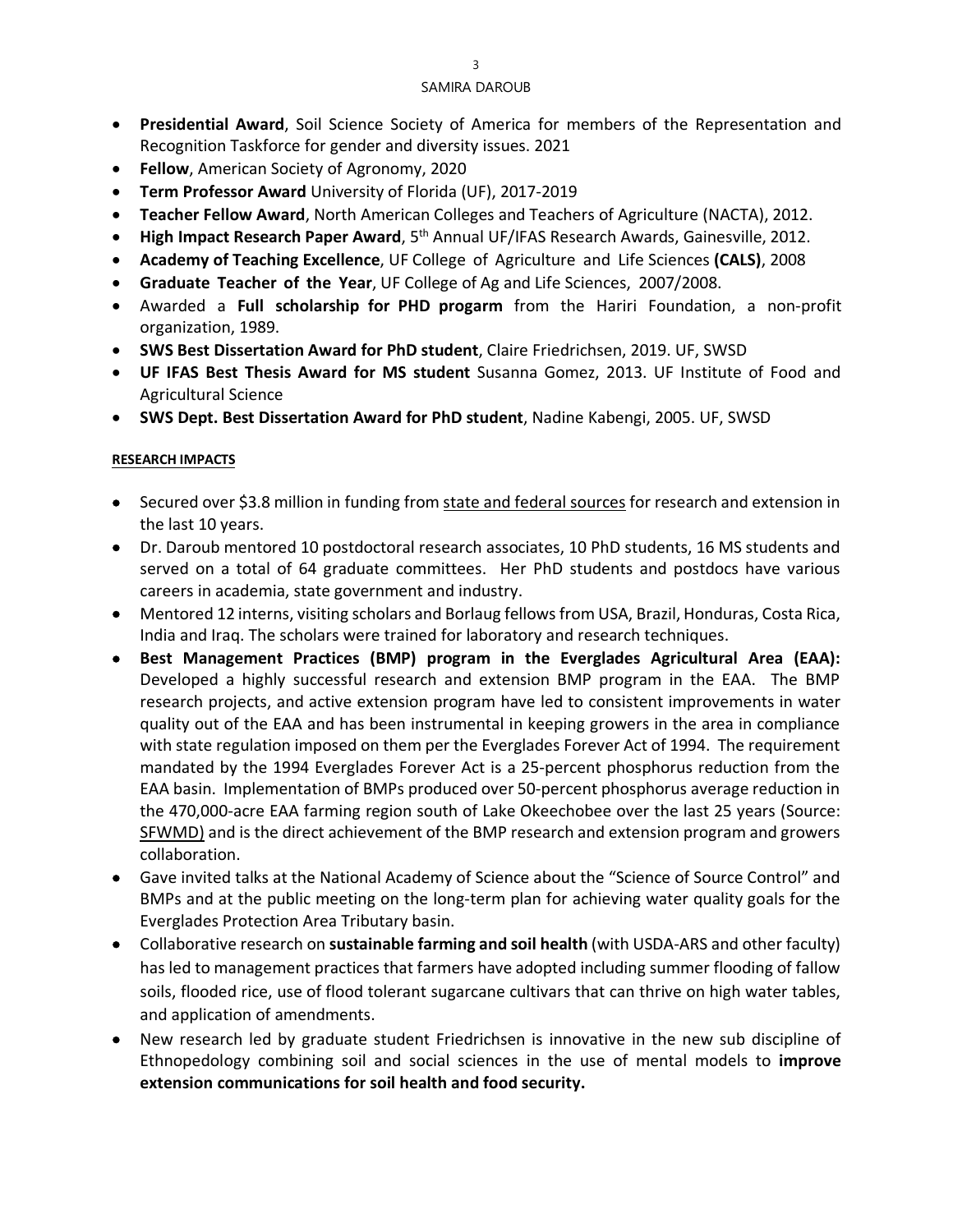• Collaborative research with microbiology faculty (Triplett) and student (Zhalnina,) has led to new insights on **microbiomes in the organic soils** in the EAA with several published papers. A paper on soil microbial diversity by pyrosequencing was published in ISME in 2007 and has attracted great national and international interest. Zhalnina described bacterial and archaeal diversity in soils in the EAA.

## **EXTENSION IMPACTS**

- I have steadily worked with groups who have conflicting interests with farmers in the EAA in south Florida in my role as a university scientist seeking to enhance sustainable farming practices and improve water quality. I have won the trust and confidence of growers and regulators. This trust, in conjunction with technical accomplishments, have led to the success of the Best Management Practices program (BMP) in tremendously improving water quality discharged from the EAA watershed. The BMP program reached a 25-year milestone with a higher than 50 % average reduction in phosphorus loads from the EAA.
- Over 50 Best Management Practices (BMP) workshops trainings in the Everglades Agricultural Area (EAA) in south Florida have been conducted since 2002 with the help of postdoctoral fellows, students, extension personnel, EAA growers, and USDA ARS scientists. These workshops are critical in keeping growers in continued compliance with their BMP permit issued by the water management district in support of Everglades restoration. We reach over 250 growers, USDA, Water management district personnel yearly. Trainings are done in English and Spanish.
- In response to Covid-19 restrictions, two online classes (English and Spanish) for BMP training have been established on Canvas extension with educational CEUs offered.
- Over 26 soil texture lecture and demonstration during a whole week Fumigation School at Ft. Lauderdale REC
- Published 15 extension publications on various soil and water management practices to be used by extension agents, water management personnel and farmers.
- Participated in multiple open house and field days to showcase sustainable agricultural production and environmental stewardship in south Florida.
- My Extension publications can be found at<https://edis.ifas.ufl.edu/>

#### **INTERNATIONAL PROGRAM**

My international program spans research and educational projects in Latin America, India and the Middle East. My focus through these projects is on education, capacity building and overall improvement of livelihood of people in developing countries. Through visits, invited talks, workshops and conferences in India and the Middle East and hosting scientists and graduate students from different countries, my perspective on international issues of poverty, water scarcity and quality, and soil degradation has been broadened tremendously.

- **Improving extension communications for soil health and food security:** This project investigated how stakeholders in India and south Florida perceive soil management as part of the food system and their perception of how soil health relates to their own food security. Graduate student Claire Friedrichsen researched communities in India participating in community development programs related to wastewater treatment, soil health and food security (2015-2019)
- **Mentored 12** visiting undergraduate students and scholars from USA, Brazil, Honduras, Costa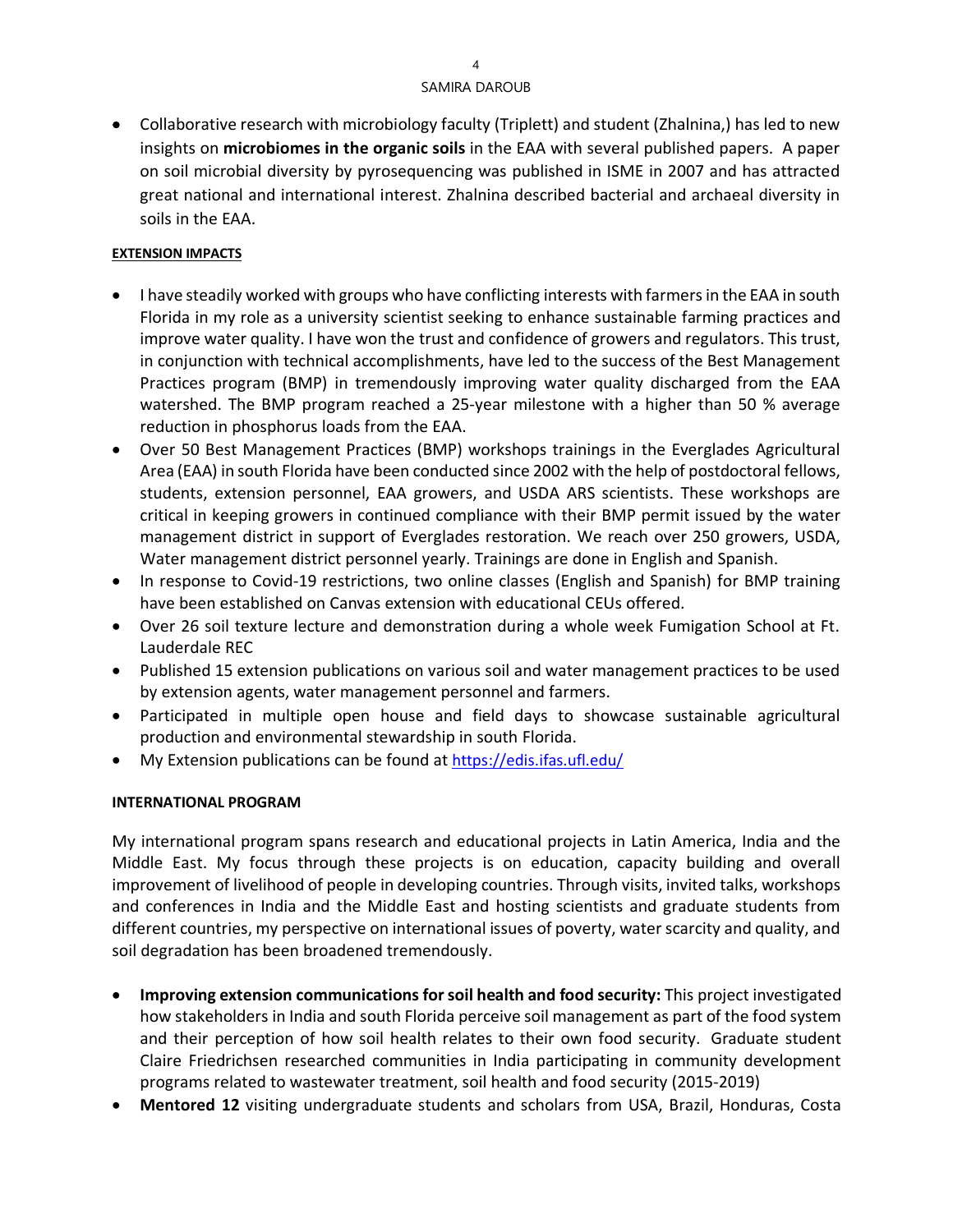Rica, India and Iraq who worked and trained in my laboratory. I hosted four Borlaug fellows twice from Iraq in summer 2009 and 2012 for 12 weeks training funded by a Federal grant from United States Dept of Agriculture- Foreign Agriculture Service (USDA-FAS).

- Represented the US National Soil Science committee (USNC) (with Alfred Hartemink University of Wisconsin, Madison, USNC Chair) on the International Soil Science InterCongress organized by International Union of Soil Science (IUSS), November 18-20, 2020 (virtual). The meeting discussed IUSS business and world congress of soils in Glasgow in 2022
- **Collaborator with InnovATE – Jordan** 2013-2014: (Collaborator with UF International Center team). The mission of the Innovation for Agricultural Training and Education (innovATE) Project is to develop the human and institutional capacity necessary for developing countries to promote rural innovation needed to achieve sustainable food security, reduce poverty, conserve natural resources and address other rural problems. The team evaluated the extension and education system in Jordan.
- **Co-organized** with UFIC an international workshop titled "The Middle East Water and Livelihood Initiative Educators' workshop" conducted June 28-30, 2010 at the American University of Cairo in Egypt.
- **Presented** at the workshop for Iraqi Borlaug fellows and mentors. Organized by USDA-Foreign Agriculture Service, ICARDA *(International Center for Agricultural Research in the Arid Areas),* Aleppo, Syria. May 23-26, 2010.
- **Collaborator** with UFIC *in the Water and Livelihood Initiative (WLI) in Middle East (2009-2013):*  The goal of the WLI is to improve the livelihoods of rural households and communities in areas where water scarcity, land degradation, water quality deterioration, food security and health problems are prevalent in the seven participating countries (Egypt, Syria, Lebanon, Jordan, Palestine, Iraq and Yemen), focusing initially on specific benchmark sites. This project was directed by ICARDA (International Center for Research in the Dry Areas) and funded by USAID (US Agency for International Development). US universities (U of Florida, U of California, Davis, U of California, Riverside, Texas A&M, Utah State U, and U of Illinois) and several Middle Eastern Universities participated. I was involved in training faculty and scientists at Middle Eastern universities in e-technologies and distance education to build human and institutional capacity in Water Sciences.
- **Collaborator** in an education and extension project in India through the **India US AKI (**Agricultural Knowledge Initiative) to build capacity in water science education in 2007. The project conducted a weeklong workshop at ICRISAT followed by several selected participants visiting UF SWSD for training on distance education.
- **Chaired** two sessions and presented at the "Indo-US Workshop on Innovative E-technologies for Distance Education" organized by UF and ICRISAT (International Center for Research in the Semi-Arid Tropics, India, 2007.
- **External Reviewer for tenure and promotion packets:** King Abdul Aziz University (2020) and Hashemite University, Jordan (2014)
- **Reviewer** for Ewel postdoctoral applications, UF International Center, January 2020, reviewed 20 proposals

## **TEACHING EXPERIENCE**

• I am a Leader in development of web- based classes and innovative on-line educational materials. I use multiple venues to ensure a fulfilling learning experience and smooth delivery of classes. Venues include synchronous chat sessions, class websites, live recorded lectures,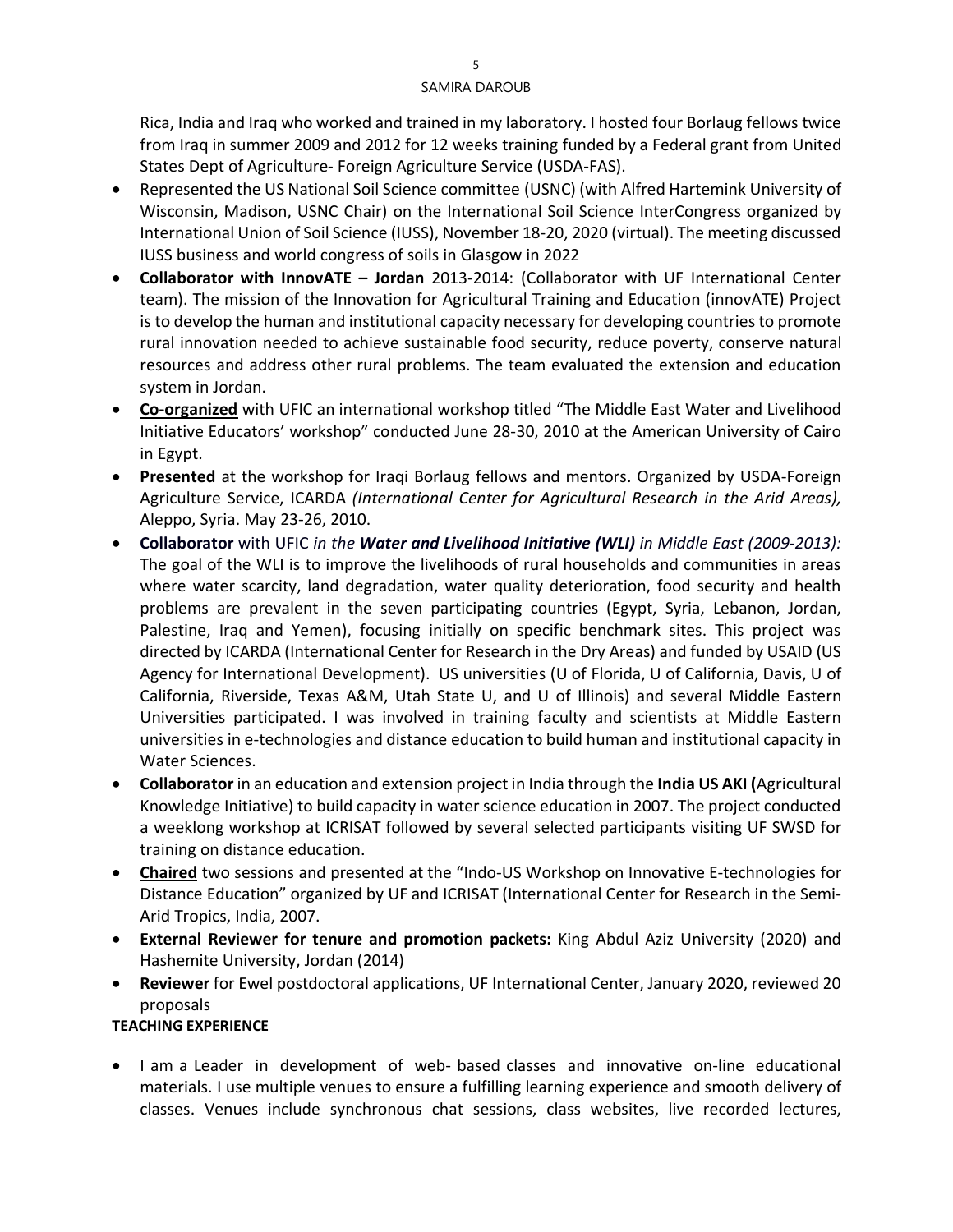narrated lectures, guest lecturers, videos, and bulletin boards for discussion and interactions with students.

• My teaching load has included two undergraduate and three graduate classes in Distance Education mode and one laboratory class: SWS 3022 (Introduction to Soils in the Environment) and 4116 (Environmental Nutrient Management) are offered part of the UF Online Undergraduate program in Environmental Management <https://ufonline.ufl.edu/> ; Graduate classes SWS 5050 (Soils for Environmental Professionals), SWS 5115 (Environmental Nutrient Mgt.- till Fall 2020) and 5406 (Soil and Water Chemistry- till Fall 2017) are offered online as part of the SWSD Distance education MS progra[m http://soils.ifas.ufl.edu/sws-online/.](http://soils.ifas.ufl.edu/sws-online/) All classes have websites on Canvas designed to meet the *UF Online Markers of Excellence* <http://distance.ufl.edu/quality-assurance-for-online-courses/>

## **TEACHING ACTIVITIES AND SERVICE**

- UF Soil and Water Sciences Department Academic Programs Committee, 2014-2016; 2019-2021
- Attended the 2012 NACTA (North America Colleges and Teachers of Agriculture) Annual meeting, River Falls, WI, June 2012.
- Presented at the Annual CALS Teaching Enhancement Symposium of the College of Agriculture and Life Sciences, the University of Florida Hotel and Conference Center, 2011,2013, 2019
- **Served** on the review committee for UF/CALS Teaching Enhancement mini-grants, 2011
- **Co-organized** an international workshop titled "The Middle East Water and Livelihood Initiative Educators' workshop" conducted June 28-30, 2010 at the American University of Cairo in Egypt.
- **Served** on the review committee for UF/CALS Roche Professorships, 2010
- **Presented** at the workshop for Iraqi Borlaug fellows and mentors. Organized by USDA-Foreign Agriculture Service, ICARDA *(International Center for Agricultural Research in the Arid Areas),* Aleppo, Syria. May 23-26, 2010.
- **Served** on a National committee for Curriculum Review of the Department of Soil and Crop Sciences at Texas A & M in 2009.
- **Served** on the review committee for CALS Graduate Teacher of the Year awards, 2008 and 2010.
- **Chaired** two sessions and presented at the "Indo-US Workshop on Innovative E-technologies for Distance Education" organized by UF and ICRISAT (International Center for Research in the Semi-Arid Tropics, India, 2007.

## **PROFESSIONAL SOCIETIES**

- 1) The American Society of Agronomy (ASA)
- 2) The Soil Science Society of America (SSSA).
- 3) The International Soil Science Society (IUSS).
- 4) North America Colleges and Teachers of Agriculture (NACTA)
- 5) International Mentoring Association (IMA)
- 6) The Alpha Alpha chapter of Phi Beta Delta, an Honor Society for International Scholars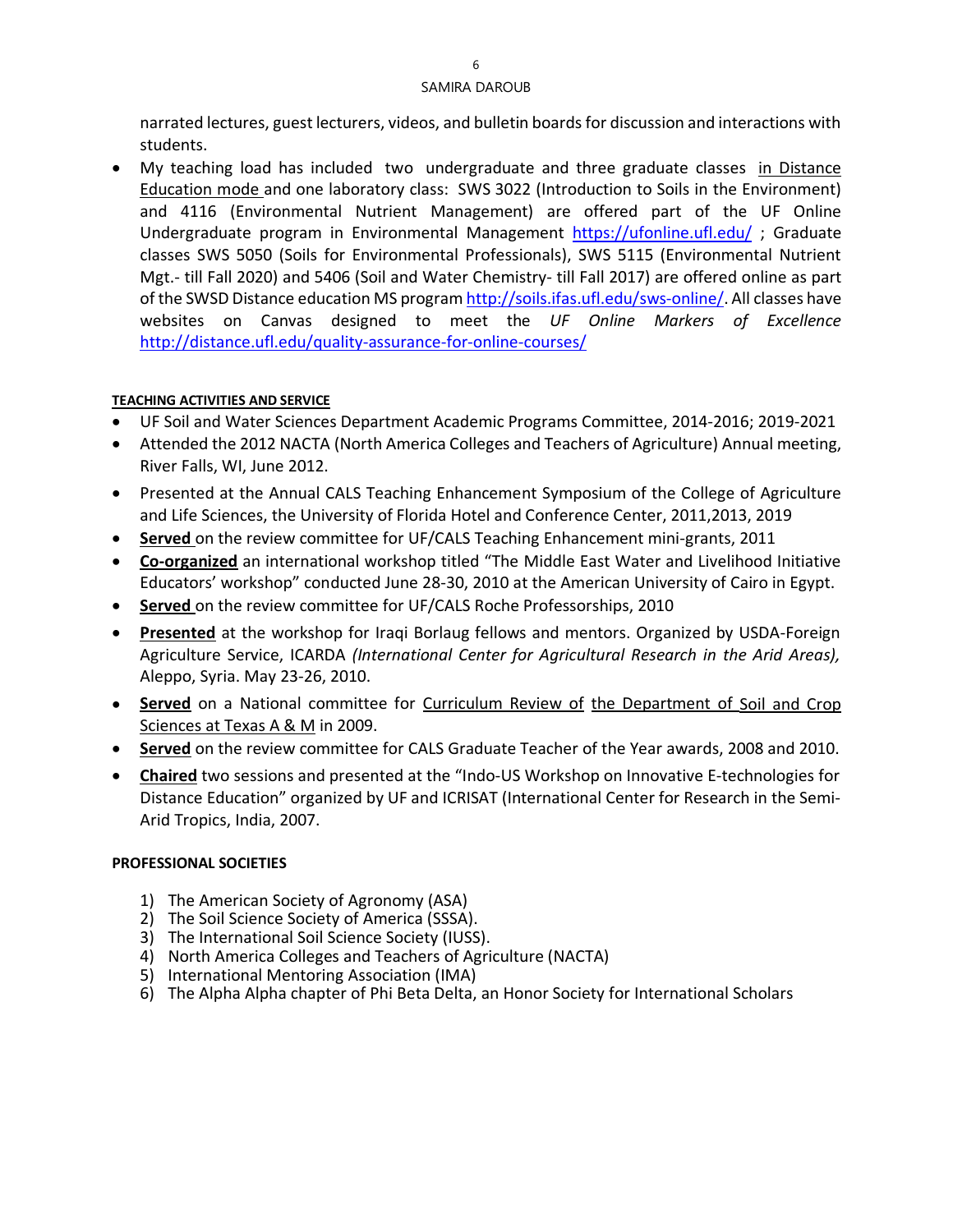#### **NATIONAL AND INTERNATIONAL COMMITTEES**

- o **Member**, the National committee of Soil Sciences with the National Academies of Sciences, representing the US in the International Union of Soil Science. **Appointed**
- o **Board member,** Agronomic Science Foundation, 2020- **Appointed**
- o **Board member** Soil Science Society of America (SSSA) 2018-2020. **Elected**
- o **Member,** SSSA Science Policy Committee
- o **Member,** Representation and Recognition Task force, SSSA, 2018-2020
- o **Co-chair,** Representation and Recognition Task force, SSSA, 2021-present
- o **Member,** Clark Soil Biology Graduate Student Scholarship Committee, SSSA, 2018-2020
- o **Member,** Soil Science Society of America Rapid Response Team, 2015-2018
- o **Nomination committee for soil chemistry division officers.** *SSSA, 2014-2016*
- o Past chair, Women In Science, 2016
- o **Chair,** Women in *Agronomy, Soils, Crops and Environmental Science Committee* (renamed Women In Science), American Society of Agronomy, Crop Soil Science Society, and Soil Science Society of America, 2015
- o **Soil Chemistry Division Past Chair (2015); Chair (2014); Chair Elect (2013)**, Soil Science Society of America *(SSSA*)
- o **Chair, Soil Chemistry Division (2014)** for President Elect Committee Board *(SSSA),* Nomination Committee for Soil Chemistry Division Officers *(SSSA), 2014-2016)* Nomination Committee for Fundamental Soil Science Group to the Board *(SSSA)*
- o **Member (2014)** Program Planning Committee *(SSSA)*
- o **Member** of the "William H. Patrick Memorial Lectureship Committee" (711.14), Soil Science Society of America, 2010-2013
- o **Member, Lloyd R. Fredrick** Soil teaching travel study award committee, *SSSA, 2012-2013*
- o **Member (2010-11) and Chair (2012)** of the "Training & Continuing Education for Soil Scientists Committee" (S587), Soil Science Society of America 2010- 2012

## **PROFESSIONAL ACTIVITIES AND SERVICE (SINCE 2010)**

- o **Reviewer, NSF** Faculty Early Career (CAREER) Development Program, Geobiology and Low-Temperature Geochemistry Program; reviewed two proposals (2021 and 2020)
- o **External Reviewer** Texas A&M, Soil and Crop Sciences Dept. Tenure and Promotion packet, 2021
- o **External Reviewer**, University of California, Davis Promotion packet in the Department of Air, water, and Land resources, 2019
- o **External Reviewer**, University of Delaware, Tenure and Promotion packet for Professor Promotion in the Department of Plant and Soil Sciences, 2018
- o **Reviewer**, Clark Soil Biology Graduate Student Scholarships, SSSA, 2018 & 2019
- o **Reviewer**, 2018/2019 Research Abroad for Doctoral Students Program, University of Florida International Center (reviewed 15 proposals), 2018.
- o **Reviewer,** The Ontario Ministry of Agriculture, Food and Rural Affairs (OMAFRA) New Directions Research Program (one proposal), 2018
- o **Associate Editor**, Soil Chemistry Division, Soil Science Society of America Journal (*SSSAJ*) Editorial Board, 1/2013- 12/2018.
- o Served on the USDA/NIFA Agriculture & Food Research Initiative (AFRI)/ Bioenergy, Natural Resources, and Environment (BNRE) Foundational Program: Nutrient Cycles, Management of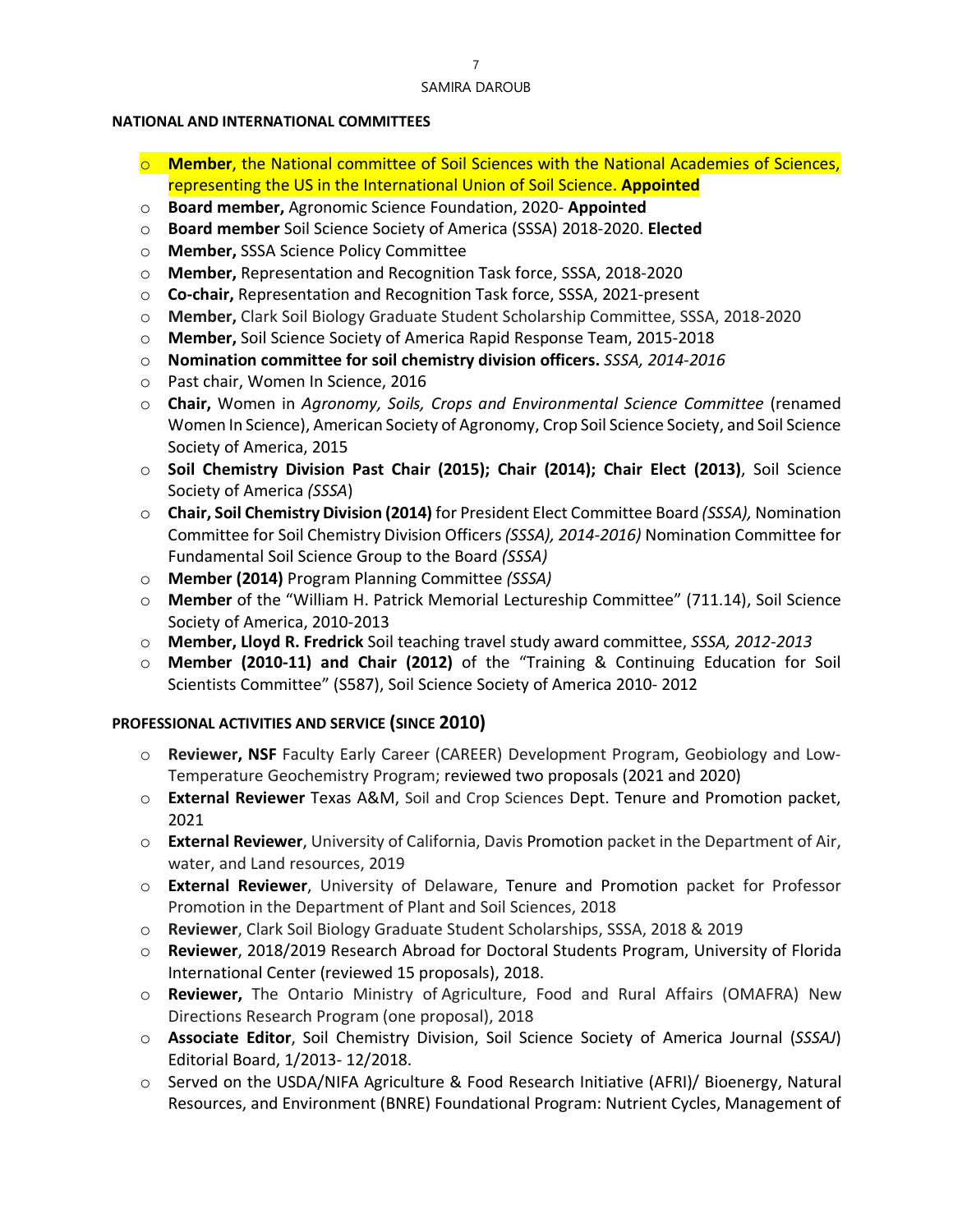Environmental Concern, **USDA-NIFA,** September 26-29, 2017

- o Served on the Bioenergy, Natural Resources, and Environment (BNRE) Foundational Program: Nitrogen and Phosphorus Cycling (A1401) priority panel, **USDA-NIFA,** March 2 – 4, 2016
- o **Workshop Organizer,** Women in Science: Breaking the Bias Habit; Women in Agronomy, Soils, Crops and Environmental Science Committee for the 2015 International SSSA, CSA, ASA meetings in Minneapolis, MN. 2015
- o **Organizer, Soil Chemistry graduate student mentoring program** for the 2015 International SSSA, CSA, ASA meetings in Minneapolis, MN. 2015
- o **External Reviewer**, Rutgers University extension faculty promotion with tenure packet, September 2015
- o **External reviewer-** Canada Excellence Research Chairs- reviewed the quality of the institutional recruitment process. 2015
- o **Panel Reviewer** USDA/National Institute of Food and Agriculture (NIFA) Renewable Energy, Natural Resources and Environment (RENRE) program (Reviewed 15 proposals). Washington DC, September 16-18, 2014,
- o **Panel member, UF/IFAS** Tenure and Promotion Committee, 2014 and 2016-2017
- o **Co-organized and co-chaired** a Special Session on Climate Change during the 2014 International ASA, SSSA, and CSA meetings, Long Beach, Ca. 2014
- o **External Reviewer:** Hashemite University, Jordan faculty promotion with tenure packet, September 2014
- o **Panel Reviewer** USDA/National Institute of Food and Agriculture (NIFA) Renewable Energy, Natural Resources and Environment (RENRE) program (Reviewed 15 proposals). June 3-7, 2013, Washington DC.
- o **Reviewer**: NSF National Science Foundation Division of Earth Sciences. *Hydrologic Sciences Competition –* (Reviewed two proposals) *October 2013*
- o **Reviewer** for California Department of Food and Agriculture (CDFA), Fertilizer Research and Education Program (FREP) in 2011.
- o **Organized and chaired** a session at Joint Conference of the 9TH INTECOL International Wetlands Conference, The Society of Wetland Scientists (SWS) Annual Conference and the Greater Everglades Ecosystem Restoration (GEER) Conference, June 3-8, 2012, Orlando, FL, USA
- o **Co-organized** a symposiumon "ReclaimedWater" during the joint meeting of the Florida State Horticultural Society and the Soil and Crop Science Society June, 2010.

## **PUBLICATIONS**

#### **CHAPTERS IN BOOKS**

- 1) Daroub, S.H. and C. Friedrichsen. 2018*.* Chemical composition of soils: role in soil health. *In:* Managing soil health for sustainable agriculture Volume 1: Fundamentals (Burleigh Dodds Series in Agricultural Science), Don Reicosky (Editor)*.*
- 2) Baerenklau, K. and T. P. Tomich. *Contributing Authors: S.* Daroub et al. 2016. Responses: Policies and Institutions. *In:* California Nitrogen Assessment, Challenges and Solutions for People, Agriculture, and the Environment. Agriculture Sustainability Institute at UC Davis, California. Thomas P. Tomich, Sonja B. Brodt, Randy A. ahlgren, and Kate M. Scow (Editors), University of California Press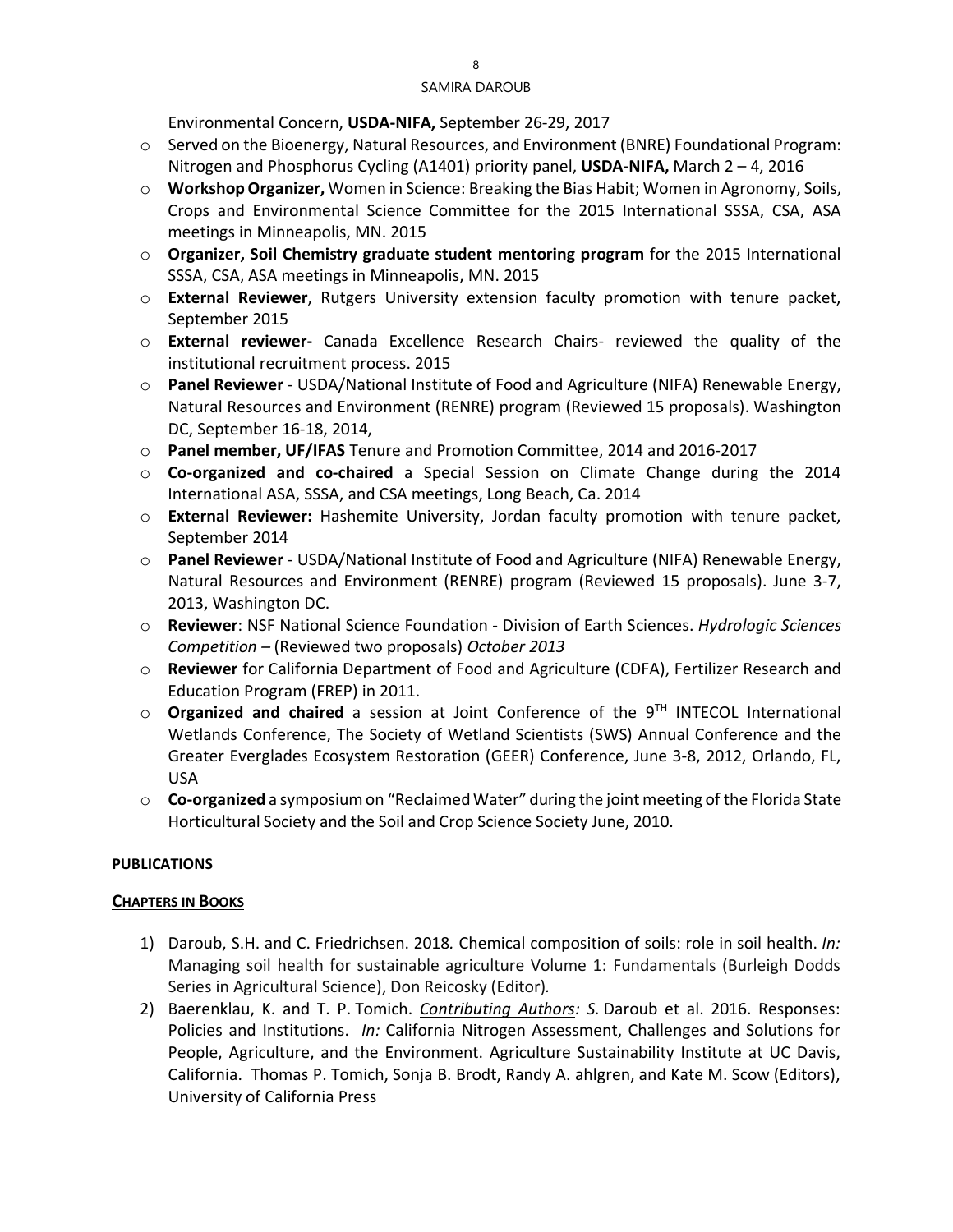- 3) Daroub, S. H., and Snyder, G. H. 2005. The chemistry of plant nutrients in soil. *In:* L. E. Datnoff (Ed.) Mineral Nutrition and Plant Diseas*e*. American Phytopathological Society. 12 pp.
- 4) Daroub, S. H., and Snyder, G. H. 2001. Soils of south Florida. In: Florida Earth Journal. S. Bronson (ed), University of Florida, IFAS, Gainesville.

## **REFEREED JOURNALS**

*g= graduate student; u= undergraduate student p= postdoctoral researcher* 

- 1) Rodriguez, A. F.<sup>g</sup>, Gerber, S., Inglett, P. W., Tran, N. T., Long, J. R., & Daroub, S. H. (2021). Soil carbon characterization in a subtropical drained peatland. *Geoderma*, *382*, 114758.
- 2) Huang, L.<sup>p</sup>, Chakrabarti, S., Cooper, J., Perez, A., John, S. M., Daroub, S. H., & Martens-Habbena, W. (2021). Ammonia-oxidizing archaea are integral to nitrogen cycling in a highly fertile agricultural soil. *ISME Communications*, *1*(1), 1-12.
- 3) Rodriguez, A. F.<sup>g</sup>, Daroub, S. H., Gerber, S., Jennewein, S. P., & Singh, M. P. (2021). Water management effect on soil oxidation, greenhouse gas emissions, and nitrogen leaching in drained peat soils. *Soil Science Society of America Journal*.
- 4) Santos, A. D. C.<sup>g</sup>, McCray, J. M., Daroub, S. H., Rowland, D. L., Ji, S., & Sandhu, H. (2020). Nitrogen Assessment of Shallow Florida Histosols. *Communications in Soil Science and Plant Analysis*, *51*(14), 1916-1929.
- 5) Rodriguez, A. F.<sup>g</sup>, Gerber, S., & Daroub, S. H. (2020). Modeling soil subsidence in a subtropical drained peatland. The case of the Everglades Agricultural Area. *Ecological Modelling*, *415*, 108859.
- 6) Jennewein, S. P.<sup>g</sup>, Bhadha, J. H., Lang, T. A., McCray, J. M., Singh, M. P., Cooper, J., & Daroub, S. (2020). Impacts of flooding, nitrogen-fertilization, and soil-depth on sugarcane nutrients grown on Histosols. *Journal of Plant Nutrition*, *43*(3), 429-443.
- 7) Friedrichsen, C. N.<sup>g</sup>, Monroe, M. C., Daroub, S. H., Stepp, J. R., & Wani, S. P. (2020). Impact of mental models on constructed wetland maintenance in semi-arid India. *Water Practice and Technology*, *15*(4), 1144-1157.
- 8) Friedrichsen, C. N.<sup>g</sup>, Monroe, M., Daroub, S. H., & Wani, S. P. (2020). Yuck! Plural valuation of constructed wetlands maintenance for decentralized wastewater treatment in rural India. *Frontiers in Sustainable Food Systems*, *4*, 282.
- 9) Orsini, J.<sup>g</sup>, Daroub, S., McAuslane, H., & Stedman, N. (2019). Graduate Student and Faculty Perceptions of Mentoring Competency. *NACTA Journal*, *64*(2), 66-78.
- 10) Cooper, J.A<sup>p</sup>., R.H. Cherry, and S.H. Daroub. 2019. Attraction of the Corn Wireworm, Melanotus communis, (Coleoptera: Elateridae) to Carbon Dioxide. *Journal of Agriculture and Urban Entomology 35*(1), 30-35.
- 11) Friedrichsen, C.N.<sup>g</sup>, S. S.H. Daroub, M.C. Monroe, J.R. Stepp, and S. Gerber. 2019. Mental models of soil management for food security in the Everglades. Geoderma 343:166-175.
- 12) Tootoonchi, M.<sup>g</sup>, Bhadha, J.H., Lang, T.A, McCray J.M, Clark M.W. and Daroub, S.H. 2018. Reducing drainage water phosphorus concentration with rice cultivation in South Florida. Agriculture Water Management 205:30-37.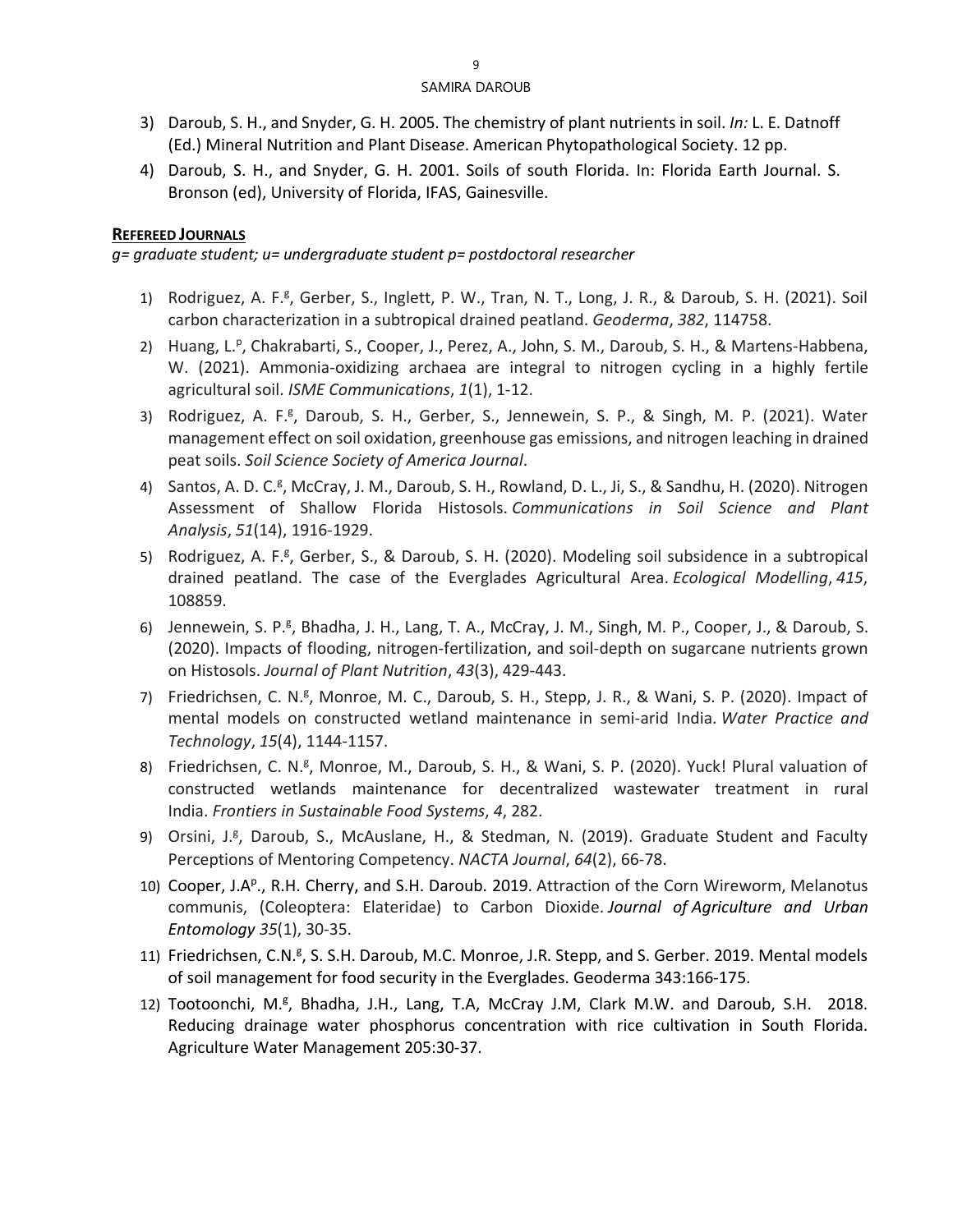- 13) Alvarez-Campos, O.<sup>g</sup>, TA Lang, JH Bhadha, JM McCray, B Glaz, SH Daroub. 2018. Biochar and mill ash improve yields of sugarcane on a sand soil in Florida. Agriculture, Ecosystems & Environment 253, 122-130
- 14) Friedrichsen, C.N.<sup>g</sup>, S.H. Daroub, M.C. Monroe, J.R. Stepp, and S.P. Wani. 2018. Mental models of soil management for food security in peri-urban India. Urban Agric. Reg. Food Syst. Vol. 3 (2018):170002.
- 15) Orndorff-Gomez, S. <sup>g</sup>, Lang, T., Bhadha, J.H<sup>p</sup>, McCray, M. and Daroub, S.H. 2018. Sugarcane byproducts used as soil amendments on a sandy soil: effects on sugarcane crop nutrition and yield. Journal of plant nutrition, Vol 14 (7)
- 16) Bhadha, JH<sup>p</sup>, A Sexton <sup>g</sup>, TA Lang, SH Daroub. 2017. Capturing Flow-weighted Water and Suspended Particulates from Agricultural Canals During Drainage Events. Journal of visualized experiments: JoVE (129) DOI: [10.3791/56088](https://doi.org/10.3791/56088)
- 17) Bhadha, J.H.<sup>p</sup>, TA Lang, SH Daroub. 2017. Influence of suspended particulates on phosphorus loading exported from farm drainage during a storm event in the Everglades Agricultural Area. Journal of Soils and Sediments 17 (1), 240-252
- 18) Bhadha, J.H.<sup>p</sup>, Alvarez-Campos, O. <sup>g</sup>, Lang, T.A., and Daroub, S.H. 2016. Growth Efficacy of Sorghum and Rice Amended with Dried Versus Composted Aquatic Vegetation. Sustainable Agriculture Research 5(2) 92-102
- 19) Larsen, N.<sup>g</sup>, K. Moore, T. Broschat, S. Daroub, and A. Wilkie. 2016. Nutrient leaching from bananas grown in sphagnum peat and sugarcane filter press mud based growing media during acclimation. Proc. Fla. State Hort. Soc. 129:257-262
- 20) Bhadha, J.H.<sup>p</sup>, Lang, T.A<sup>p</sup>, Gomez, S<sup>g</sup>., Giurcanu, M. and Daroub, S.H,. 2015. Effect of water lettuce and filamentous algae on phosphorus loads in farm canals in the Everglades Agricultural Area. Journal of Aquatic Plant Management, Journal *of Aquatic Plant Management*. 53: 44-53.
- 21) Cherry, R.; Tootoonchi, M. <sup>g</sup>; Bhadha, J. <sup>p</sup>; Lang, Timothy, Karounos, M., and Daroub, S. H. 2015. Effect of Flood Depth on Rice Water Weevil (Coleoptera: Curculionidae) Populations in Florida Rice Fields. Journal of Entomological Science. Volume: 50 Issue: 4 Pages: 311-317.
- 22) Zhalnina, K. V<sup>g</sup>.; Raquel Dias; Michael T. Leonard; Patricia Dorr de Quadros; Flavio A.O. Camargo; Jennifer C. Drew; WIlliam G. Farmerie; Samira H. Daroub; Eric W. Triplett. 2014. Candidatus Nitrososphaera evergladensis genome shows enhanced adaptive ability of ammonia-oxidizing archaea to survive in soil. PLOS ONE.
- 23) Bhadha, J.H.<sup>p</sup>, Lang, T.A.<sup>p</sup>, Alvarez, O.M.<sup>g</sup>, Giurcanu, M.C., Johnson, J.V., Odero, D.C., and Daroub, S.H. 2014. Allelopathic Effects of Pistia stratiotes (Araceae) and Lyngbya wollei Farlow ex Gomont (Oscillariaceae) on Seed Germination and Root Growth. Sustainable Agriculture Research. 3: 121- 128.
- 24) Bhadha, J.HP, Lang, T.AP. and Daroub, S.H. 2014. Seasonal delivery of organic matter and metals to farm canals: effect on sediment phosphorus storage capacity. J Soils Sediments. DOI 10.1007/s11368-013-0832-x.
- 25) Zhalnina, K.<sup>g</sup>, de Quadros, P. D., Gano, K. A., Davis-Richardson, A., Fagen, J. R., Brown, C. T., Daroub, S.H... & Triplett, E. W. (2013). Ca. Nitrososphaera and Bradyrhizobium are inversely correlated and related to agricultural practices in long-term field experiments. *Frontiers in microbiology*, *4*, 104.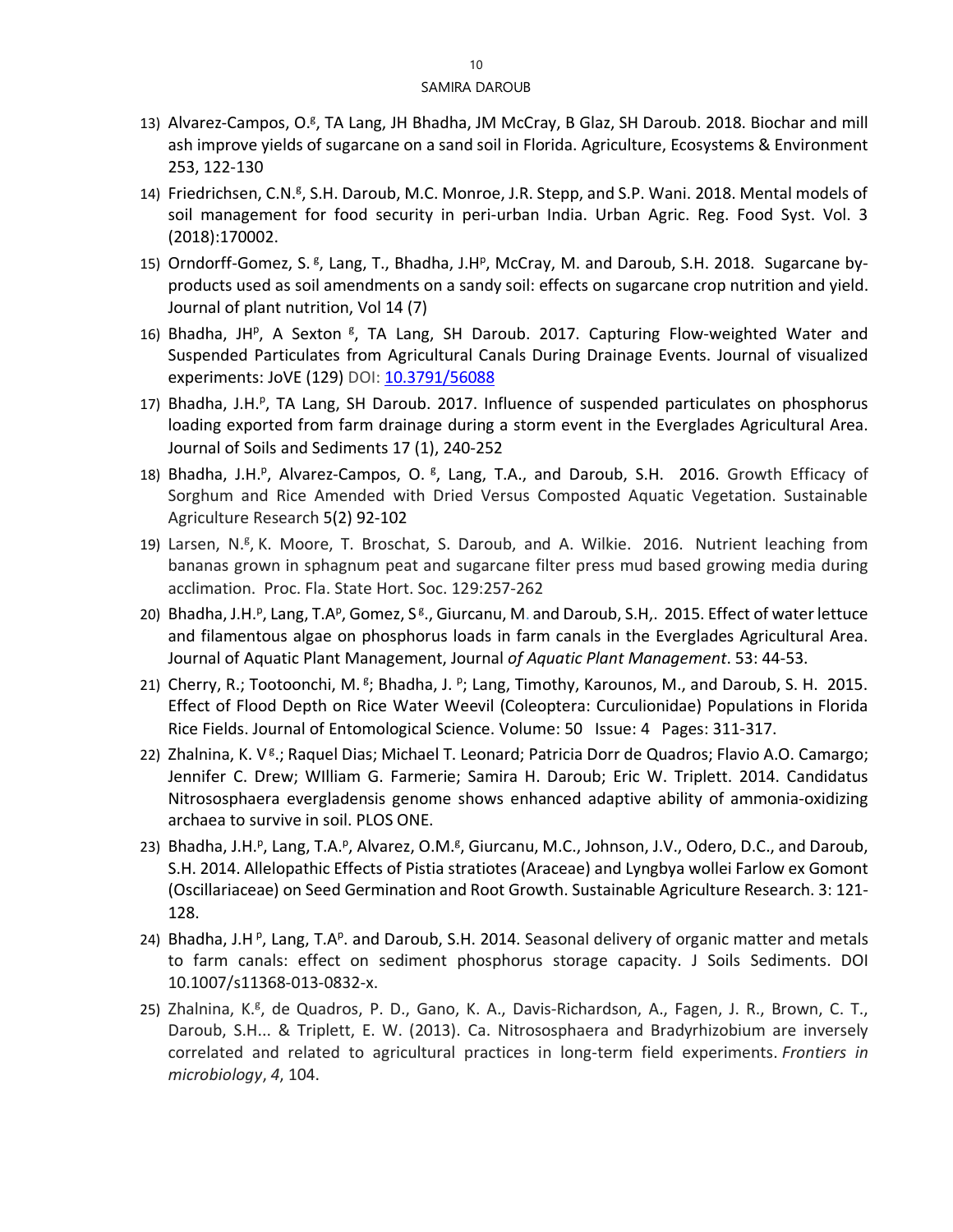- 26) Rice, R. Bhadha, J.H <sup>p</sup>, Lang, T.A.<sup>p</sup>, Daroub, S.H, Baucum, L. 2013. Farm-level Phosphorusreduction Best Management Practices in the Everglades Agricultural Area Proc. *Fla. State Hort. Soc.* 126
- 27) Bhadha, J.H.<sup>p</sup>, Daroub, S.H, Lang, T.A. 2012. Effect of kinetic control, soil:solution ratio, electrolyte cation, and others, on equilibrium phosphorus concentration. Geoderma 173-174: 209-214.
- 28) Das, J<sup>g</sup>., Daroub, S.H., Bhadha, J.H. <sup>p</sup>, Lang, T.A., Diaz, O. <sup>p</sup>, Harris W. 2012. Physicochemical assessment and phosphorus storage of canal sediments within the Everglades Agricultural Area, Florida. [Journal of Soils and Sediments](http://link.springer.com/journal/11368) 2(6) 952-965
- 29) Das, J.<sup>g</sup>, Daroub, S.H., Bhadha, J.H. <sup>p</sup>, Lang, T.A., Josan, M<sup>p</sup>. 2012. Phosphorus Release and Equilibrium Dynamics of Canal Sediments within the Everglades Agricultural Area, Florida. Water, Air, & Soil Pollution, 223(6): 2865-2879
- 30) Daroub, S.H., Van Horn, S., Lang, T.A. <sup>p</sup>, and Diaz, O.A<sup>p</sup> 2011. Best management practices and longterm water quality trends in the Everglades Agricultural Area. Critical Reviews in Environmental Science and Technology 41 (6):608-632.
- 31) McGroary, P.C. <sup>g</sup>, Cisar, J.L., Snyder, G.H., Erickson, J.E., Sartain, J.B and Daroub, S.H. 2011. Water use of St. Augustine grass and Bahiagrass under varying nitrogen rates. Agronomy Journal 103:100-106.
- 32) Kwon, H.Y, <sup>g</sup> Grunwald, S., Beck, H.W., Jung, Y., Daroub, S.H., Lang. T.A., and Morgan, K.T. 2010. Modeling of phosphorus loads in sugarcane in a low-relief landscape Using ontology-based simulation. J. Environmental Quality: 39 (5): 1751-1761.
- 33) Janardhanan, L. $<sup>g</sup>$  and Daroub, S.H. 2010. Phosphorus sorption in organic soils in south Florida.</sup> Soil Science Society of America J. :74(5): 1597-1606.
- 34) Lang, T.A. <sup>p</sup>, Oladeji, O<sup>p</sup>, Josan, M. <sup>p</sup> and Daroub, S.H. 2010. Environmental and management factors that influence drainage water P loads from Everglades Agricultural Area farms of South Florida. Agriculture, Ecosystems, Environment 138:170-180.
- 35) Martin, M. R. <sup>g</sup>, Tipping, P.W., Reddy, K. R., Daroub, S.H. and Roberts, K. M. 2010. Interactions of biological and herbicidal management of *Melaleuca quinquenervia* with fire: Consequences for ecosystem services. Biological Control. 54:307-315
- 36) Kwon, H., <sup>g</sup>, Grunwald, S., Beck, H.W., Jung, Y., Daroub, S.H., Lang. T.A., and Morgan, K.T. 2010. Ontology based simulation of water flow in organic soils applied to Florida sugarcane. Agricultural Water Management. 97:112-122.
- 37) Daroub, S.H., Lang, T.A.<sup>p</sup>, Van Horn, S. 2010. Best Management Practices in South Florida: A Success Story. 19th World Congress of Soil Science, Brisbane, Australia, 1-6 Aug 2010. Published on CD ROM Aug 2010. A program committee of independent scientist reviewed proceedings.
- 38) Daroub, S. H, Lang, T.A.P, and Diaz, O.A.P, and Grunwald, S. 2009. Long-term water quality trends after implementing best management practices in South Florida. J. Environmental Quality. 38:1683–1693.
- 39) Grunwald, S., Daroub, S.H., Lang, T.A. <sup>p</sup>, and Diaz, O.A. <sup>p</sup>. 2009. Tree-based modeling of complex interactions of phosphorus loadings and environmental factors. Science of the Total Environment. 407:3772–3783.
- 40) Arrieta, C.<sup>g</sup>, Busey, P. and Daroub, S.H. 2009. Goosegrass and bermudagrass competition under compaction. Agronomy. J. 101:11-16.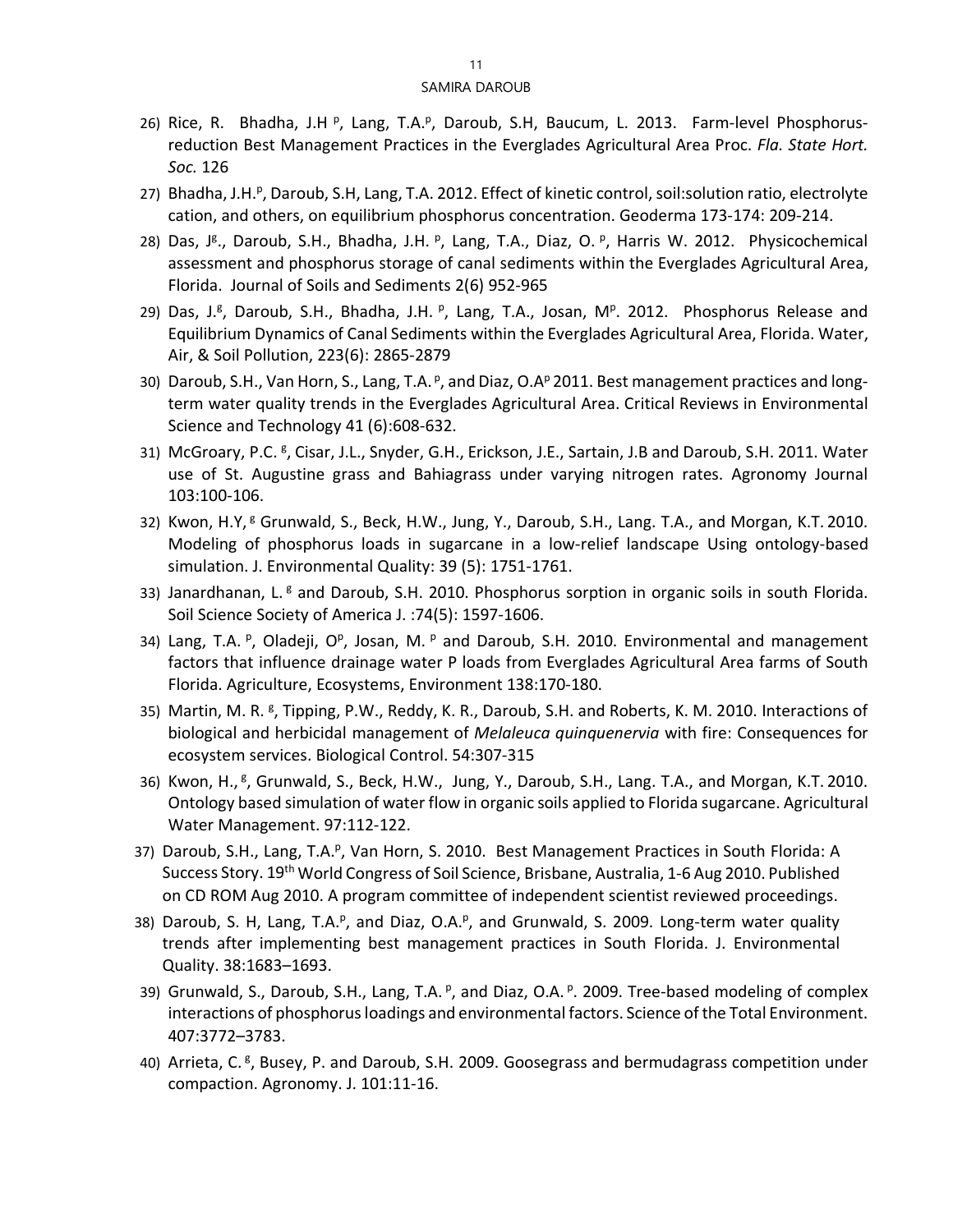- 41) McGroary. P.C. <sup>g</sup>, Daroub, S.H., Wright, A.L., Cisar, J.L., and Snyder, G.H. 2009. The effects of irrigation and nitrogen on St. Augustinegrass color, quality and growth. International Turfgrass Society Research Journal, 11:55-60.
- 42) Roesch, L. F., Fulthorpe, R. R., Riva, A., Casella, G., Hadwin, A. K., Kent, A. D., Daroub, S. H., Camargo, F. A., Farmerie, W. G. & Triplett, E. W. 2007. Pyrosequencing enumerates and contrast soil microbial diversity. International Society of Microbial Ecology (ISME) 1: 0283-0290.
- 43) Diaz, O. A. <sup>p</sup> Daroub, S. H., Stuck, J. D. <sup>p</sup>, Clark, M., Lang, T. A<sup>p</sup>., and Reddy. K. R. 2006. Sediment inventory and phosphorus fractions for water conservation area canals in the Everglades. Soil Science Society of America Journal, 70:863-871.
- 44) Kabengi, N. <sup>g</sup>, Daroub, S. H., Rhue, R. D. 2006. Energetics of arsenate sorption on amorphous aluminum hydroxides studied using flow adsorption calorimetry. Journal of Colloid and Interface Science.297:86-94.
- 45) Kabengi, N. <sup>g</sup>, Rhue, R. D and Daroub, S. H. 2006. Using flow calorimetry to determine the molar heats of cation and anion exchange and the point of zero net charge (PZNC) on amorphous aluminum hydroxides. Soil Science. 171:13-20.
- 46) Chen, M. <sup>p</sup>, Daroub, S. H., Lang, T. A., and Diaz, O. A. 2006. Specific conductance and ionic characteristics of farm canals in the Everglades Agricultural Area, Florida. Journal of Environmental Quality. 35:141-150.
- 47) Chen M. P, Daroub. S. H, and Nadal. V. 2006. Comparison of two digestion methods for determining total phosphorus in canal water. Communications in Soil Science and Plant Analysis 37:2351-2363.
- 48) Park, D. M<sup>g</sup>, Cisar, J.L., Snyder, G.H., Erickson, J.E., Daroub, S.H., and Williams, K.E. 2005. Comparison of actual and predicted water budgets from two contrasting residential landscapes in south Florida. International Turfgrass Society Research Journal, 10:885-890.
- 49) Sutherland, A.<sup>u</sup> and Daroub, S. H. 2004. The addition of clinptilolite zeolite to a simulated sandy medium to reduce nitrogen leaching. Soil and Crop Science Society of Florida Proceedings. 63: 88-91.
- 50) Glaz B., Morris, D. R., and Daroub, S. H. 2004. Periodic flooding and water table effects on two sugarcane genotypes. Agronomy Journal.96:832-838.
- 51) Glaz, B., Morris, D. R., and Daroub, S. H. 2004. Sugarcane photosynthesis, transpiration, and stomatal conductance due to flooding and water table*.* Crop Science 44:1633-1641.
- 52) Morris, D. R., Glaz, B. and Daroub, S. H. 2004. Organic matter oxidation potential determination in a periodically flooded Histosol under sugarcane. Soil Science Society of America .J. 68:994- 1001.
- 53) Morris, D. R., Glaz, B. and Daroub, S. H. 2004. Organic soil oxidation potential due to periodic flood and drainage depth under sugarcane. Soil Science: 169: 600-608.
- 54) Daroub, S. H., Gerakis, A., Ritchie, J. T., Friesen, D. K., and Ryan, J. 2003. Development of a soilplant phosphorus simulation model for calcareous and weathered tropical soils. Agricultural Systems. 76:1157-1181.
- 55) Rodrigues de Lima, L.<sup>u</sup>, Daroub, S. H., Rice, R. W., and Snyder, G. H. 2003. Comparison of three soil tests for estimating plant-available silicon. Communications in Soil Science and Plant Analysis. 34(15&16):2059-2071.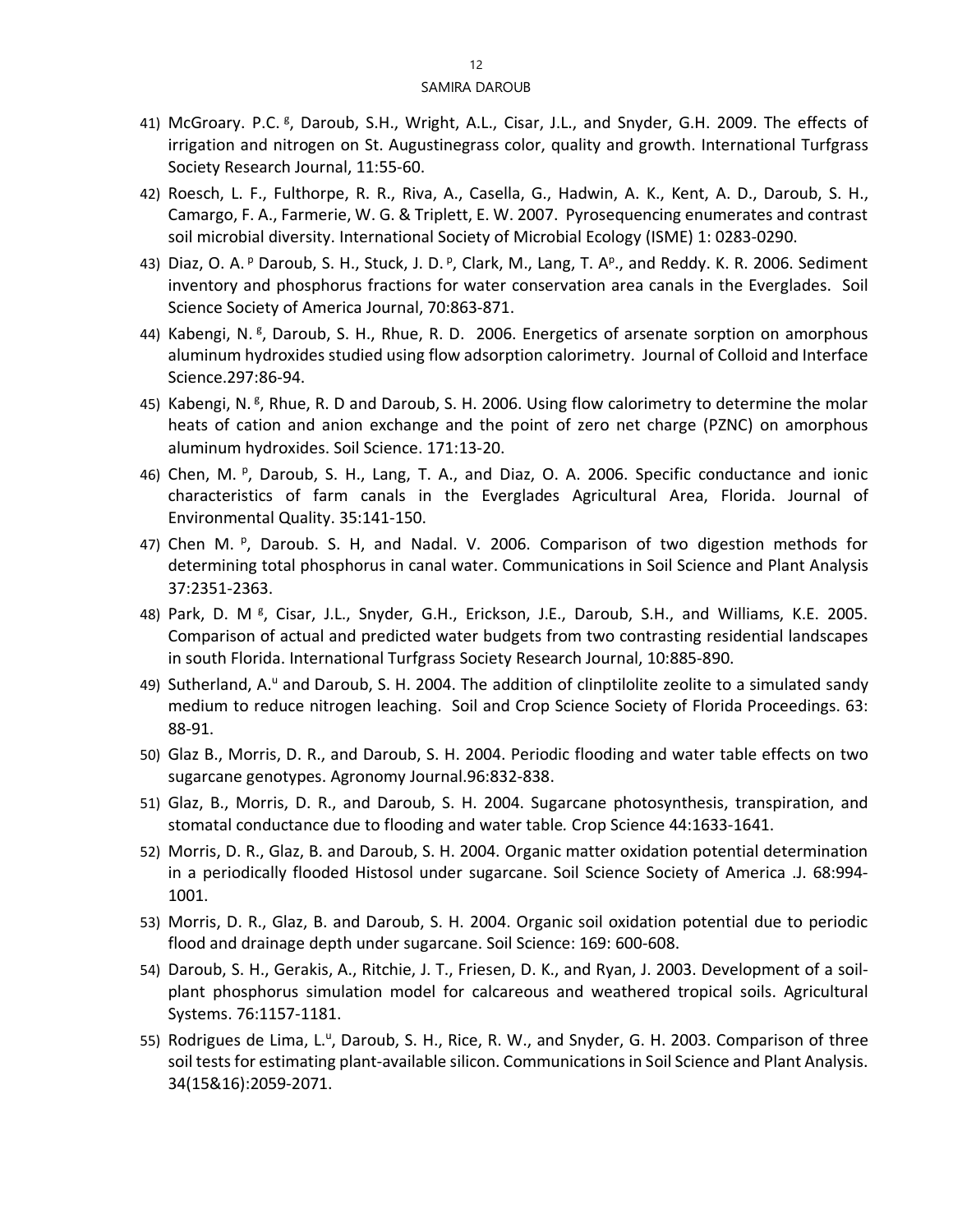- 56) Chen, M.<sup>p</sup>, Gilbert, R. A., Daroub, S. H., and Glaz, B. 2003. Near infrared spectroscopy calibration of P concentrations in sugarcane leaves. Soil and Crop Sci. Soc. of Florida Proceedings. 62: 4 -8.
- 57) Chen, M. <sup>p</sup>, Daroub, S. H., Ma, L. Q., Harris, W. G., and Cao, X. 2002. Characterization of lead in soils of a rifle/pistol shooting range in central Florida, USA. Soil and Sediment Contamination. 11:1–17.
- 58) Chen, M. <sup>p</sup>, Glaz, B., Gilbert, R., Daroub, S. H., Barton, F. E. II, and Wan. Y. 2002. Near Infrared reflectance spectroscopy analysis of phosphorus in sugarcane leaves. Agronomy Journal 94:1324- 1331.
- 59) Daroub, S. H., Ellis, B. G., and Robertson, G. P. 2001. Effect of cropping and low-chemical input systems on soil phosphorus fractions. Soil Science. 166:281-291.
- 60) Daroub, S. H. Pierce, F. J., Ellis, B. G. 2000. Phosphorus fractions and fate of phosphorus-33 in soils under plowing and no-tillage. Soil Science Society of America Journal 69:170–176.
- 61) Ryan, J., Hamze, M., Harik, S. N., and Darub, S. 1988. Influence of urea phosphate on ironinefficient soybeans. Journal of Fertilizer Issues. 5:56-60. *Note: S. H. Daroub and S. Darub is the same author*
- 62) Ryan, J. Hamze, M., Darub, S. and Harik, S. N. 1986. Nutrient availability in an incubated urea phosphate-treated calcareous soils. Journal of Fertilizer Issues 3:146-150.

#### **BOOK REVIEWS**

Daroub, S. H. 2009. Achieving restoration of the Florida Everglades. Review of the book "The Everglades experiments: lessons for ecosystem restoration, Richardson, C. (ed). 2009) Book Reviews. Ecology: Vol. 90, No. 2, pp. 572-577. doi: 10.1890/BR09-08.1

#### **RESEARCH REPORTS (RECENT)**

- 1) Daroub, S.H., Rodriguez, A., Tootonchi, M. 2020. Water Quality Trends in the West Palm Beach-C51 Canal Impacting Lake Work Lagoon. Submitted to West Palm Beach County, November 2020
- 2) Daroub, S.H., Lang, T.A., Cooper, J., Rodriguez, A. Sexton, A. 2019. Implementation and Verification of BMPs in the EAA: Floating Aquatic Vegetation Impact on Farm P Load. Belle Glade, Fl. Final Report submitted to EAA-EPD and SFWMD, 240pp. Submitted March 2019 and accepted August 2019.

#### **RECENT PROCEEDINGS AND ABSTRACTS OF CONFERENCES**

#### **SYMPOSIUMS/ WORKSHOPS:**

1) Public Workshop for the Everglades Agricultural Area's (EAA) landowners' application to renew the Master Permit to meet requirements to implement a comprehensive program of research, testing and implementation of Best Management Practices [\(online\).](https://www.sfwmd.gov/event/public-workshop-everglades-agricultural-area-environmental-protection-district-research) 2020. I presented the 5-year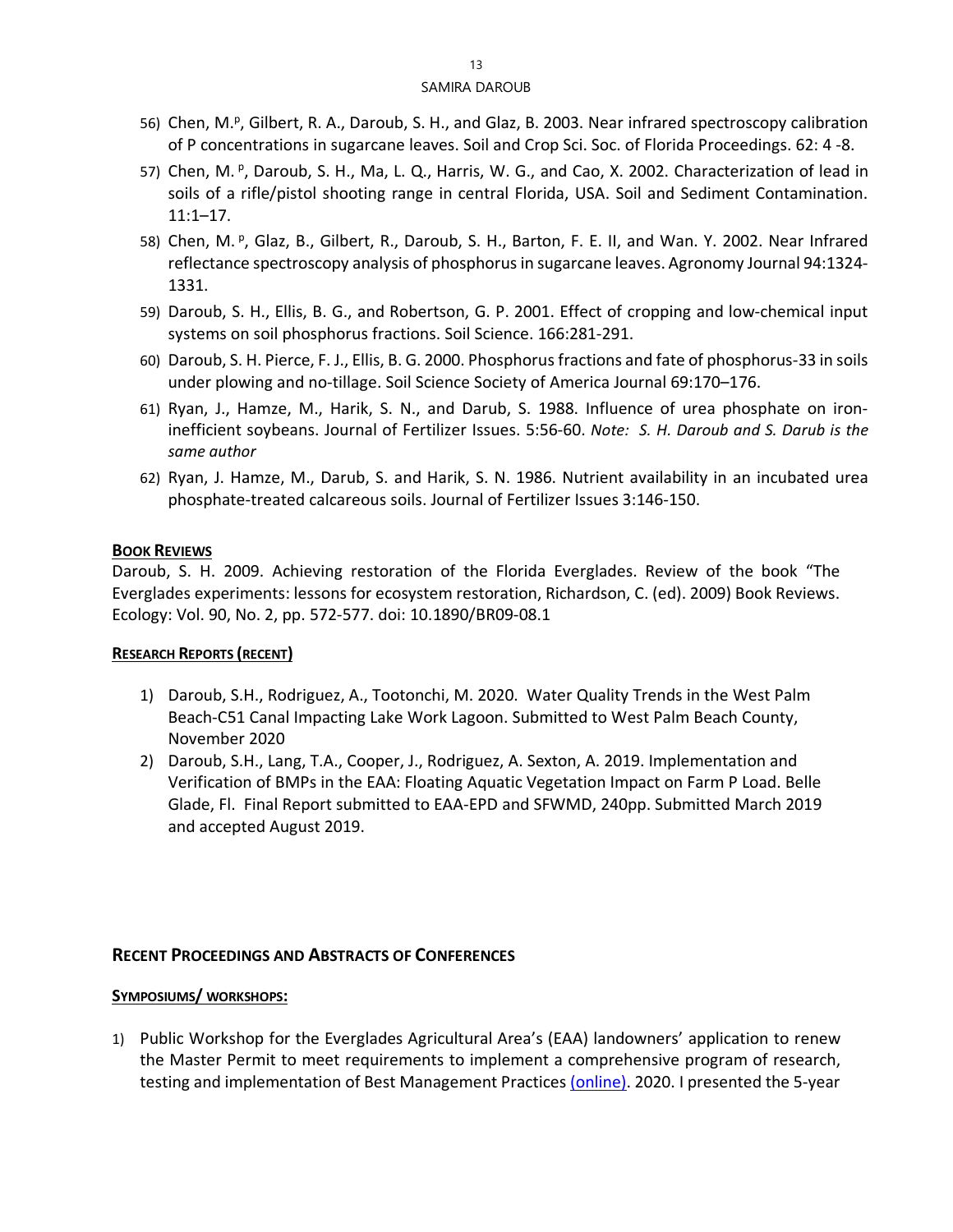Scope of Work for the master BMP permit. Workshop organized by the South Florida Water Management District (SFWMD); July 2020

- 2) Co- Organizer: Workshop on "Graduate students' peer mentoring". Annual Teaching Enhancement Symposium UF CALS 2019
- 3) Organized a workshop titled" Breaking the Bias Habit" facilitated by Jennifer Sheridan from the University of Wisconsin., Women in Science and Engineering Leadership Institute. The workshop was part of the Women in Agronomy, Crops, Soils, and Environmental Science committee program at the ASA, CSSA, and SSSA International Annual Meeting Minneapolis, MN, November 15-18, 2015. **130 attendees**
- 4) Co-organized a workshop: Climate Change Impacts on Soil Carbon: Understanding and Estimating the Extent and Rates of Reactions, Processes, Interactions and Feedbacks. *Nik Qafoku, Pacific Northwest National Laboratory; Samira Daroub, University of Florida.* ASA, CSSA, and SSSA International Annual Meetings, Long Beach, CA, November 2-5, 2014

## **INVITED PRESENTATIONS (NATIONAL AND INTERNATIONAL) SELECTED SINCE 2010**

- 1) *Invited panel member: Worlds Soils Day Celebration: Diversity and Inclusion in Soil Science December 5, 2020. Organizer:* The National Academies of Science, Engineering, and Medicine's U.S. National Committee for Soil Sciences, in collaboration with the Soil Science Society of America *<https://www.nationalacademies.org/event/12-04-2020/a-diverse-soil-science-future>*
- 2) *Invited panel member Townhall*  How Are We Doing and What Comes Next? Results from the ADVANCEGeo Survey of Work Experiences Across Earth and Space Sciences. Represented *the Soil Science Society of America*. American Geophysical Union Virtual meeting, December 2020
- 3) *Invited panel member/ webinar: Diversity, Equity, and Inclusion in the Soil Science Society of America (SSSA), Organized by SSSA, July 2020 <https://www.youtube.com/watch?v=z0lAL6xoU30>*
- 4) Daroub, S.H. 2019. Online learning at the University of Florida, Opportunities and Challenges. *Invited seminar presented* at the American University of Beirut, Lebanon, May 28, 2019.
- 5) Daroub, S.H. 2019. Success of the Best Management Practices Program in the Everglades Agricultural Area. SW Florida REC Discussion of Local Agricultural Issues with Legislators. Immokalee, FL, Dec 16, 2019.
- 6) Daroub, S.H. 2018. Success of the Best Management Practices Program in the Everglades Agricultural Area in Florida: Lessons learned. *Invited seminar presentation*. *Clemson University, April 13, 2018.*
- 7) Daroub, Samira H. and Timothy A. Lang. 2016. Canal sediment characteristics in the Everglades Agricultural Area and potential for P mitigation. *Universities Council on Water Resources/ the National Institutes for Water Resources (UCOWR/NIWR), Pensacola Beach FL, June 21-23, 2016.*
- 8) Daroub, Samira H. and Timothy A. Lang. 2016. Research and Demonstration Projects for Source Control Effectiveness in the EAA. *American Water Resources Association, Orlando, Florida, Nov 13-17, 2016.*
- 9) Qafoku, N. and Daroub, S.H. 2014. [Climate Change Effects on Soils: Soil Carbon and Elemental](https://scisoc.confex.com/scisoc/2014am/webprogram/Paper85687.html)  [Cycling.](https://scisoc.confex.com/scisoc/2014am/webprogram/Paper85687.html) *ASA, CSSA, and SSSA International Annual Meetings, Long Beach, CA November, 2-5, 2014*.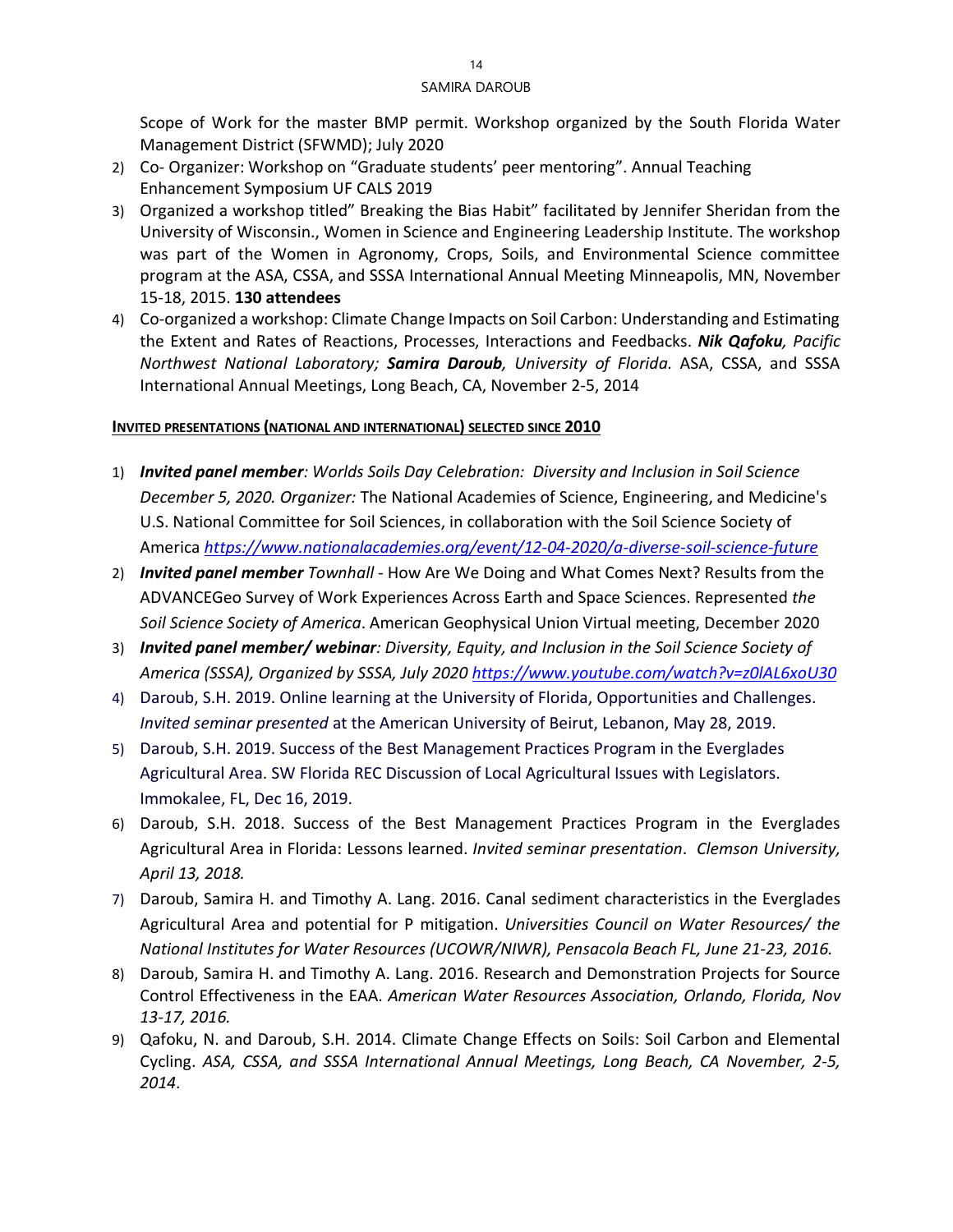- 10) Daroub, S.H. 2014. EAA BMP Research: "Role of Aquatic Vegetation on Water Quality and Sediments". *Invited presentation at the South Florida Water Management District Long Term Planning Meeting. West Palm Beach, FL 2014.*
- 11) Daroub, S.H. 2013. **Keynote Speaker**. "On Being a Mentor: Enhancing proactive capacity of students". Women in Agronomy, Crops, Soils, and Environmental Sciences Luncheon - a Special Program Of The WACSES Committee (ACS526). *ASA, CSSA, and SSSA International Annual Meetings, Tampa, FL Nov. 3-6, 2013.*
- 12) Daroub, S.H., Lang, T.A., Bhadha, J. 2013. Success of Agricultural Best Management Practices in Reducing Phosphorus Loads to the Everglades. *ASA, CSSA, and SSSA International Annual Meetings*. *Tampa, FL Nov. 3-6, 2013.*
- 13) Daroub, S.H., 2011. The importance of technology transfer and extension in enhancing food security. Regional Conference-Food security in the Middle East and North Africa- role of academic and research institutions, *American University of Beirut, Lebanon, 2-3 June 2011.*
- 14) Daroub, S.H, Lang, T.A, Boughton, E., Swain, H., Bohlen, P., Shukla, S., and Morgan, K. 2011. The State of the Science of Source Control. *23rd meeting of the National Academies, Committee on Independent Scientific Review of Everglades Restoration Project, West Palm Beach, Fl, May 16-18, 2011.*
- 15) Daroub, S.H. 2010. Overview of distance education. The Middle East Water and Livelihood Initiative Educators' workshop. *American University of Cairo, Cairo, Egypt. June 28-30, 2010.*
- 16) Daroub, S.H., and Kaluarachchi, J. 2010. Distance education programs in the US. The Middle East Water and Livelihood Initiative Educators' workshop. *American University of Cairo, Cairo, Egypt. June 28-30, 2010.*
- 17) Daroub, S.H., 2010. Overview of soil and water science programs at University of Florida. Workshop for Iraqi Borlaug fellows and mentors. *Organized by USDA-Foreign Agriculture Service, ICARDA, Aleppo, Syria. 23-26 May 2010.*

#### **CONTRIBUTED PRESENTATIONS (NATIONAL AND INTERNATIONAL) LAST FIVE YEARS**

- 1) Daroub, S.H., Orsini, J, and H. McAuslane. 2020. Effective Mentoring of Graduate Students. Agronomy Society of America, Crop Science Society of America and Soil Science Society of America Annual (ASA-CSSA-SSSA) International Virtual Meeting, Nov 9-13, 2020 (Abstract/ oral presentation)
- 2) Rodriguez, A.F.<sup>g</sup>, Daroub, S.H, Mohsen Tootoonchi, Maryory Orton. 2020. Water Quality Trends in Drainage Flowing into Lake Worth Lagoon in Southeast Florida, ASA-CSSA-SSSA International Virtual Meeting, Nov 9-13, 2020 (Abstract/ poster).
- 3) Saroop Sandhu<sup>g</sup>, Zachary T Brym, Dennis Calvin Odero, James Mabry McCray, Samira H. Daroub and Hardev Singh Sandhu, [Identification](https://scisoc.confex.com/scisoc/2020am/prelim.cgi/Paper/125336) of Industrial Hemp (*Cannabis sativa*) Varieties for Muck Soils of [Florida](https://scisoc.confex.com/scisoc/2020am/prelim.cgi/Paper/125336) ASA-CSSA-SSSA International Virtual Meeting (Abstract/ poster).
- 4) Tootoonchi, Mohsen<sup>g</sup>, Ronald cherry, Jehangir Bhadha, Timothy Lang and Samira H. Daroub, Abstract Effect of Shallow Flooding and Midseason Drainage on Rice Yield and Rice Water Weevil (*Coleoptera: Curculionidae*) Infestation ASA-CSSA-SSSA International Virtual Meeting (*Abstract/ poster).*
- 5) Orton Maryory<sup>g</sup>, Jennifer Cooper, and Samira Daroub Phosphate Removal from Canal Water in the Everglades Agricultural Area Using Activated Aluminum Oxide. Annual (ASA-CSSA-SSSA) International Virtual Meeting, Nov 9-13, 2020 (Abstract/ poster)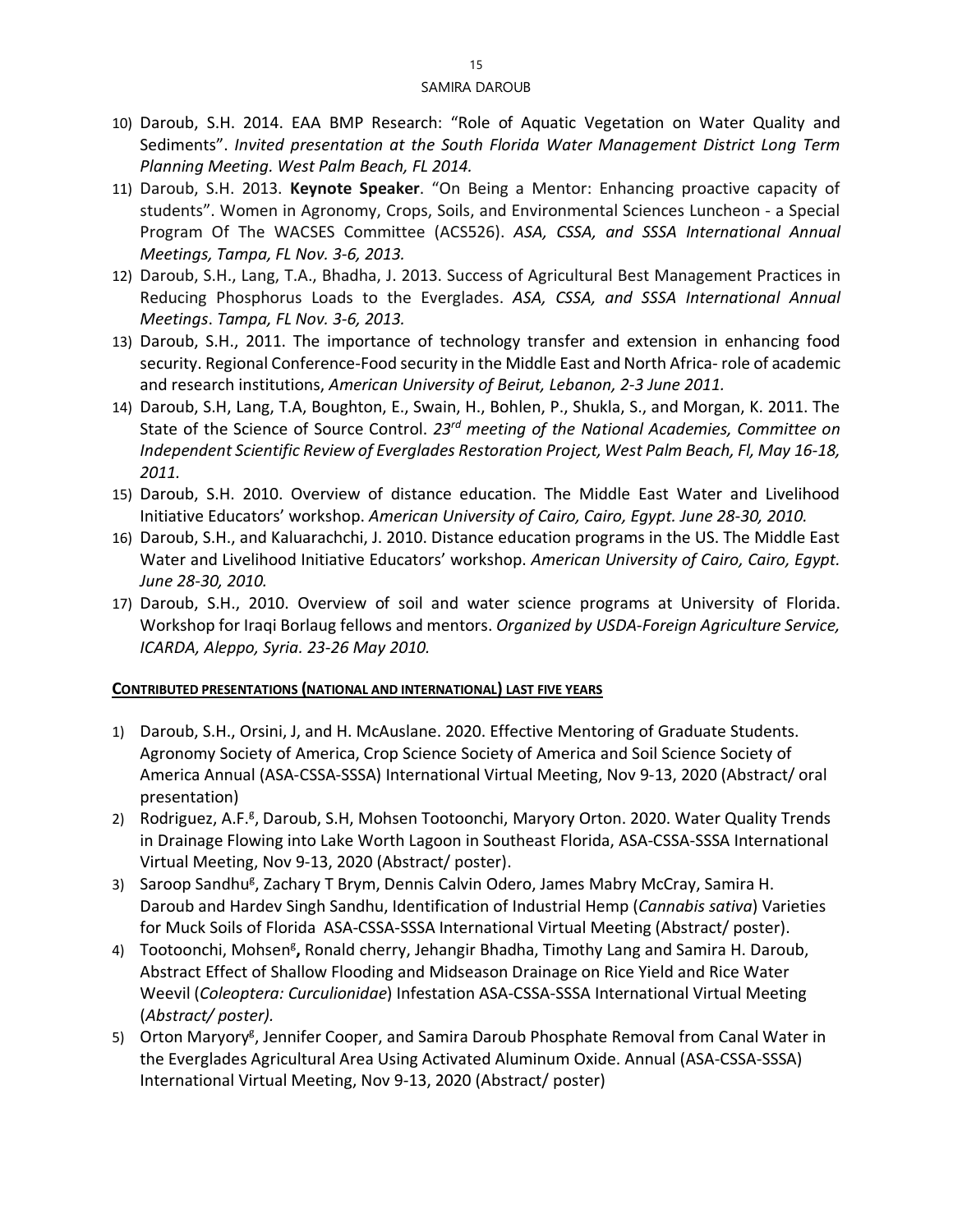- 6) Berger Rachelle<sup>g</sup>, Samira Daroub. Effects of Flooded Rice Production As a Summer Crop Rotation in the Everglades Agricultural Area, University of Florida-Soil & Water Sciences, Belle Glade, FL, ASA-CSSA-SSSA International Virtual Meeting, Nov 9-13, 2020 (Abstract/ poster).
- 7) Orsini, J.<sup>g</sup> and Daroub S.H. 2019. Improving Outcomes of Mentoring Needs Assessments in Higher Education (Oral/ Abstract) 2019 International Mentoring Association (IMA) Annual conference, UF Hilton, March 11-12, 2019<http://mentoringassociation.org/conference.htm> oral presentation
- 8) Rodriguez, A.F.<sup>g</sup>, Daroub, S.H, and S. Gerber. 2019. Carbon Oxidation, [Characterization,](https://scisoc.confex.com/scisoc/2019sssa/meetingapp.cgi/Paper/116306) and Soil Subsidence Modeling in the Organic Soils of the Everglades [Agricultural](https://scisoc.confex.com/scisoc/2019sssa/meetingapp.cgi/Paper/116306) Area, Florida. *Soil Science Society of America (SSSA) International Meetings, San Diego, CA, Jan 6-9, 2019.* (abstract/poster)
- 9) Friedrichsen, C.<sup>g</sup>, Daroub, S.H, Monroe, M.C, Stepp, and Suhas Wani. 2019. [Stakeholders'](https://scisoc.confex.com/scisoc/2019sssa/meetingapp.cgi/Paper/116256) Mental Models of Constructed Wetland [Maintenance](https://scisoc.confex.com/scisoc/2019sssa/meetingapp.cgi/Paper/116256) in South India. *SSSA International Meetings, San Diego, CA, Jan 6-9, 2019.* (abstract/poster and 5 minute rapid talk)
- 10) Cooper, J.A.<sup>p</sup>, T.A. Lang, and S.H. Daroub. 2019. Impact of water management on greenhouse gas production and carbon stability during rice production in southern Florida. *SSSA International Meetings, San Diego, CA, Jan 6-9, 2019.* (abstract/oral)
- 11) De Camargo Santos, A.<sup>g</sup>, McCray, J.M., Rowland, D.L., Daroub, S.H and Sandhu, H. S. 2019. Sugarcane Response to Nitrogen [Fertilization](https://scisoc.confex.com/scisoc/2019sssa/meetingapp.cgi/Paper/115720) in Shallow Organic Soils of the Everglades [Agricultural](https://scisoc.confex.com/scisoc/2019sssa/meetingapp.cgi/Paper/115720) Area. *SSSA International Meetings, San Diego, CA, Jan 6-9, 2019.* (abstract/oral)
- 12) Daroub, S.H. Sexton, A.<sup>g</sup>, Cooper, J.<sup>p</sup>, Lang, T.A. 2018. 2018. Impact of floating aquatic vegetation suppression on water quality and canal sediment properties in south Florida. *21st World Congress of Soils, Rio de Janeiro, Brazil, August 12-17, 2018* (abstract/oral)
- 13) Cooper, J.A., T.A. Lang, and S.H. Daroub. 2018. Impact of water management on greenhouse gas production and soil fertility during rice production in southern Florida. *21st World Congress of*  Soils, Rio de Janeiro, Brazil. August 12-17, 2018. (abstract/oral)
- 14) Friedrichsen, C., Daroub, S.H, Monroe, M.C, Stepp, J.R, Gerber, S., and Li, Y. 2018. Stakeholders′ Mental Models of Soil Food Value Chain in South Florida. *World Soil Science Congress (WSSC)*  Rio, Brazil, August 12-17, 2018. (abstract/oral)
- 15) Cooper, J.A., T.A. Lang, and S.H. Daroub. 2018. Influence of mineral precipitation and aquatic vegetation on phosphorus removal in canal water from the Everglades Agricultural Area of southern Florida. *12th International Symposium on Biogeochemistry of Wetlands, Coral Springs, FL.* (abstract/oral)
- 16) Friedrichsen, C.<sup>g</sup>, Daroub, S.H, Monroe, M.C, Stepp, J.R, and Gerber, S. 2017. Stakeholders' Mental Models of Soil Management for Food Security in South Florida. *ASA, CSSA, and SSSA International Annual Meetings,* Tampa, FL October 22-25, 2017. (abstract/poster)
- 17) Cooper, J.A. <sup>p</sup>, T.A. Lang, A.E. Sexton and S.H. Daroub. 2017. Influence of mineral precipitation and aquatic vegetation on phosphorus removal in canal water from the everglades agricultural area of southern Florida. *ASA-CSSA-SSSA International Meetings,* Tampa, FL. (abstract/oral)
- 18) Cooper, J.A. <sup>p</sup>, T.A. Lang, A.E. Sexton and S.H. Daroub. 2017. Evaluation of floating aquatic vegetation suppression as a new BMP for phosphorus reduction in the everglades agricultural area of southern Florida. *Society of Wetland Scientists Annual Meeting,* (abstract/oral), San Juan, Puerto Rico.
- 19) Rodriguez, A. <sup>g</sup>, Daroub, S.H. and S. Gerber. 2017. Influence of carbon lability and flooding treatment in potential oxidation of Histosols in the Everglades Agricultural Area. *ASA-CSSA-SSSA International Meetings,* Tampa, FL. (abstract/oral)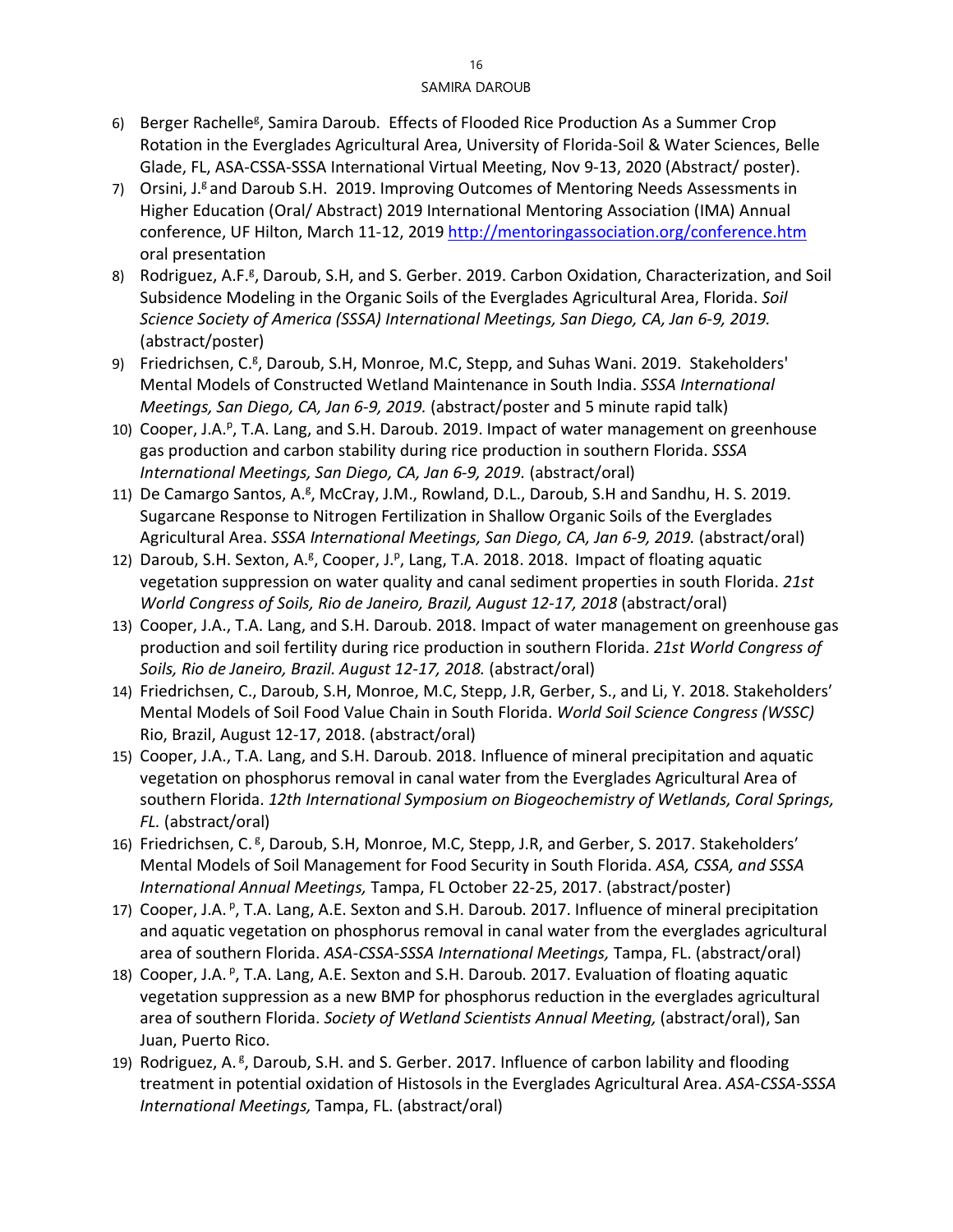- 20) Cooper, J.A., T.A. Lang, A.E. Sexton and S.H. Daroub. 2017. Influence of floating aquatic vegetation on environmental parameters affecting phosphorus removal in the Everglades Agricultural Area**.** *Greater Everglades Ecosystem Restoration Conference,* Coral Springs, FL.
- 21) Rodriguez, A.<sup>g</sup>, Daroub, S.H. and S. Gerber. 2017. Influence of carbon lability and flooding treatment in potential oxidation of Histosols in the Everglades Agricultural Area. Greater Everglades Ecosystem Restoration conference. Coral Springs, FL. April 2017 (abstract/poster).
- 22) Cooper, J.A.<sup>p</sup>, T.A. Lang, A.E. Sexton, J. Bhada and S.H. Daroub. 2016. Effects of Floating Aquatic Vegetation and Environmental Factors on Soluble Reactive Phosphorus in Florida Canals. ASACSSA-SSSA International Meetings, Phoenix, AZ, November 6-9, 2016 (abstract/poster).
- 23) Sexton, A.E.<sup>g</sup>, Bhadha, J.H.<sup>p</sup>, Lang, T.A., and Daroub, S.H. 2016. Impact of Suppression of Floating Aquatic Vegetation on Canal Sediment Properties in South Florida. ASA/CSSA/SSSA 2016 International Meeting, Phoenix, AZ, November 6-9, 2016 (abstract/poster)
- 24) Rodriguez, A.<sup>g</sup>, Daroub, SH, and Gerber, S. CARBON FRACTIONS IN SUBSIDING HISTOSOLS IN THE EVERGLADES AGRICULTURAL AREA. ASA, CSSA, and SSSA International Annual Meetings (abstract/poster), Phoenix, AZ November 6-9, 2016 (abstract/poster)
- 25) Friedrichsen, C. <sup>g</sup>, Daroub, S.H, Monroe, M.C, Stepp, J.R, and Suhas, S.P. 2016. Stakeholders' Mental Models of Soil Management Relating to Food Security in India. ASA, CSSA, and SSSA International Annual Meetings (abstract/poster), Phoenix, AR November 6-9, 2016 (abstract/poster)
- 26) McMillan, M.F<sup>g</sup>., Reeder, S.R., Daroub, S.H., Moore, K.A., Kostka, S.J., Erickson, J.E., Cisar, J.L., and J. Sartain. Surfactant Effect on Artificially Induced Repellent Sand. ASA-CSSA-SSSA. Phoenix, AZ. 2016 (abstract/oral).
- 27) McMillan, M.F<sup>g</sup>., Madsen, M.A., Daroub, S.H., Kostka, S.J., Erickson, J.E., Moore, K.A., Sartain, J.B. and J.L.Cisar. Surfactant seed coating technology: a method to increased soil moisture and improve rewettability of sands. European Turfgrass Society. Algarve, Portugal. 2016 (abstract/oral).
- 28) Jennewein, S. <sup>g</sup>, Daroub, S., Bhadha, J. <sup>p</sup>, Lang, T., Singh, M., and McCray, M. 2016. Managing Shallow Organic Soils to Maximize Yield in the Everglades Agricultural Area. ASSCT Florida and Louisiana Joint Meeting. St. Pete Beach, FL (oral)
- 29) Sexton, A.E.<sup>g</sup>, Bhadha, J.H.<sup>p</sup>, Lang, T.A., and Daroub, S.H. 2016. Reducing labile phosphorus in agricultural drainage canal sediments by suppressing floating aquatic vegetation in the Everglades Agricultural Area. Ecosystem Restoration in Action Conference, Coral Springs, FL (abstract/poster).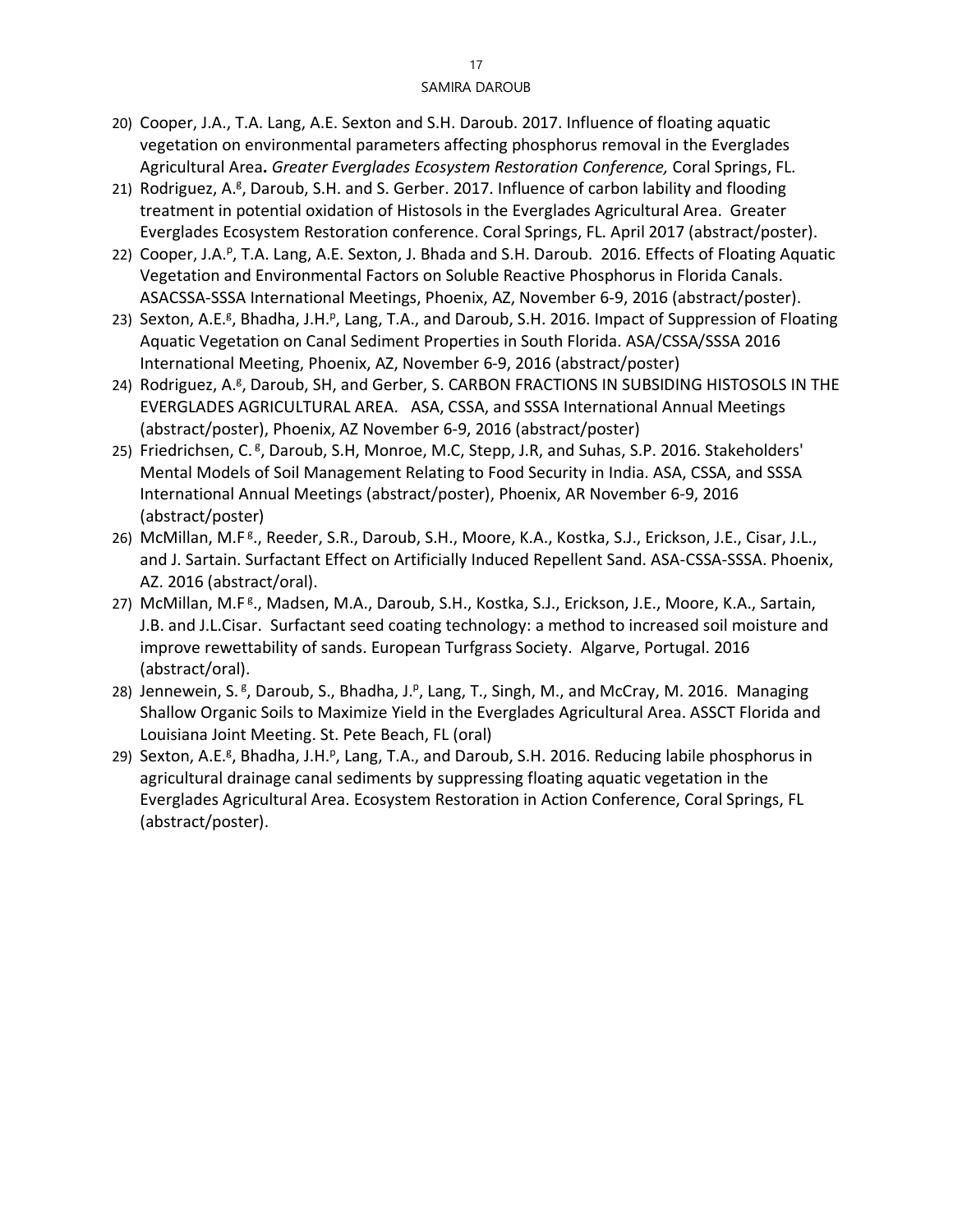# **RECENT GRANT ACTIVITY (SINCE 2010)**

| <b>Funding</b><br><b>Period</b> | <b>Amount</b>                                                                | Agency/Title                                                                                                                                                                                       | Role                                               |
|---------------------------------|------------------------------------------------------------------------------|----------------------------------------------------------------------------------------------------------------------------------------------------------------------------------------------------|----------------------------------------------------|
| 10/1/2020-<br>3/31/2026         | \$4,991,921<br>(My share 163, 328)                                           | US DOE Energy Efficiency & Renew Energy: Evaluation<br>of Energycane for Bioenergy and Sustainable<br><b>Agricultural Systems</b>                                                                  | Co-PI<br>(PI-Hardev<br>Sandu)                      |
| 10/2020-<br>9/30/2021           | \$447,929                                                                    | EAA-EPD/ Evaluation of performance differences of<br>EAA farm basins with similar Best Management<br>Practices                                                                                     | PI                                                 |
| $3/1/2020$ -<br>4/15/2021       | \$63,390                                                                     | EAA-EPD/ Cooperative concept on selected EAA<br>farms                                                                                                                                              | PI                                                 |
| 10/2019-<br>9/30/2020           | \$352,392                                                                    | <b>EAA-EPD/ Floating Aquatic Vegetation Management -</b><br>Implementation and Verification of BMPs in the<br>Everglades Agricultural Area                                                         | PI                                                 |
| 11/5/2019-<br>7/31/2020-        | \$36,220                                                                     | Palm Beach County: Lake worth lagoon water quality.                                                                                                                                                | PI                                                 |
| 10/2015-<br>9/30/2019           | \$1,408,568,<br>(yearly contract of<br>\$352,392)                            | <b>EAA-EPD/ Floating Aquatic Vegetation Management -</b><br>Implementation and Verification of BMPs in the<br>Everglades Agricultural Area                                                         | PI                                                 |
| 2015-2018                       | \$154,745                                                                    | FDEP/ EPA 319 h Use of Submerged Aquatic<br>Vegetation as Bio-filters in Field Ditches to Reduce<br>Farm P Load                                                                                    | Co-PI                                              |
| 2017/2018                       | \$3800                                                                       | UF Research Abroad for Doctoral Students Program.<br>UF International Center and Office for Global<br>Research<br>Engagement. Mental<br>models<br>disrupt<br>wastewater treatment.                 | PI: graduate<br>student C.<br>Friedrichsen.        |
| 2018                            | \$11,500                                                                     | lorida Rice Council: Comparative Shifts in Soil Microbial<br>Community Composition due to Rice Production:<br>Influence of Crop Rotations, Soil Depth, Soil Type<br>and Organic Farming Practices. | Co-PI<br>J.A. Cooper,<br>T.A. Lang, S.H.<br>Daroub |
| 2018                            | \$5200                                                                       | Phospholutions: Lab Scale Sorption Isotherm and<br>Column Studies of Aluminum Oxide for Assessment as<br>a Reactive Barrier for P Removal.                                                         | Co-PI<br>J.A. Cooper,<br>T.A. Lang, S.H.<br>Daroub |
| 2017                            | collaborative contract<br>for metagenome and<br>metatranscriptome<br>samples | JGI Small Scale Sequencing Program/Biogeochemistry<br>of carbon and nitrogen cycling in subsiding subtropical<br>soils                                                                             | Co-PI,<br>W. Martens-<br>Habbena,<br>E. Triplett,  |
| 2017                            | \$4,480                                                                      | Florida Rice Council: Comparison of Flooded Fallow<br>and Rice Production: Rates of Subsidence, Greenhouse<br>Gases, and Soil Fertility                                                            | Co-PI<br>J.A. Cooper,<br>T.A. Lang, S.H.<br>Daroub |
| 12/6/2011-<br>9/30/2012         | \$ 51,016.50                                                                 | USDA-FAS/ Borlaug Fellowship Program for Iraq.                                                                                                                                                     | PI                                                 |
| $10/2010 -$<br>9/2015           | \$1,644,495<br>(yearly contract of<br>\$328,899)                             | <b>EAA-EPD/ Floating Aquatic Vegetation Management -</b><br>Implementation and Verification of BMPs in the<br>Everglades Agricultural Area                                                         | PI                                                 |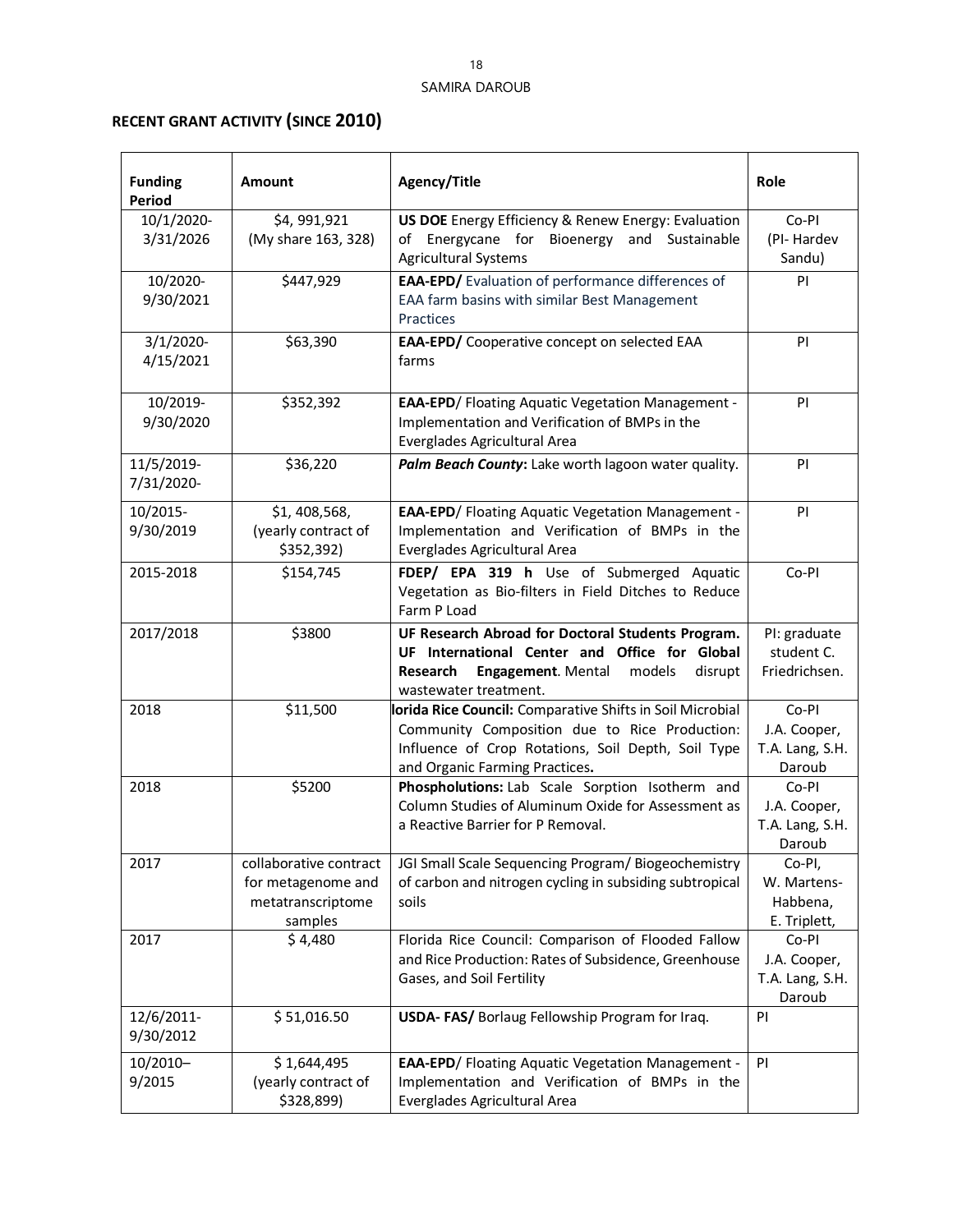| <b>Funding</b><br>Period | Amount                             | <b>Agency/Title</b>                                                                                                         | Role                                                                                 |
|--------------------------|------------------------------------|-----------------------------------------------------------------------------------------------------------------------------|--------------------------------------------------------------------------------------|
| 2010-2013                | \$562,500<br>(my share \$5700)     | <b>USDA/</b> Collaborative Research: How Are Archaeal<br>Diversity, Abundance, and Function Regulated in Agro<br>ecosystems | Co-PI                                                                                |
| 2010-2013                | \$3,000,000<br>(my share \$40,000) | <b>USAID/Middle East Water and Livelihoods Initiative</b>                                                                   | Collaborator<br>& 10<br>US I<br>(7)<br>Middle<br>East<br>Universities<br>and ICARDA) |

EAA-EPD- Everglades Agriculture Area – Environmental Protection District; SFWMD= South Florida Water Management District; USDA= United States Dept of Agriculture; FDEP = Florida Department of Environmental Protection; EPA= Environmental Protection Agency; USAID- United States Agency for International Development; USDA-FAS= United States Department of Agriculture- Foreign Agriculture Service; USDA-NIFA= United States Department of Agriculture National Institute of Food and Agriculture US DOI- FWS = United States Department of Interior- Fish and Wildlife Service; US DOE= US Department of Energy; ICARDA= International Center for Research in the Dry Areas

#### **GRADUATE STUDENTS**

• **10 PhD and 15 MS** students graduated under my supervision and served 64 students' committees. I currently advise 1 MS student and 2 postdoctoral associates.

| <b>Student</b>             | <b>Advisor</b>                           | Home Dept.             | <b>Complete Date</b> |
|----------------------------|------------------------------------------|------------------------|----------------------|
|                            | Chair / Co-Chair PhD Committees (10)     |                        |                      |
| <b>Claire Friedrichsen</b> | Daroub                                   | Soil and Water Science | Aug. 2019            |
| Andres Rodriguez           | Daroub                                   | Soil and Water Science | Dec. 2018            |
| Anne Sexton                | Daroub                                   | Soil and Water Science | Aug. 2017            |
| Stephen Jennewein          | Daroub                                   | Soil and Water Science | Aug. 2017            |
| Mica Franklin              | Daroub                                   | Soil and Water Science | Dec. 2015            |
| Ramona Smith               | Wilson/Daroub                            | Soil and Water Science | Dec. 2012            |
| Jaya Das                   | Daroub                                   | Soil and Water Science | Dec. 2010            |
| Sylvia Lang                | Clark/Daroub                             | Soil and Water Science | May 2010             |
| Dara Park                  | Cisar/Daroub                             | Soil and Water Science | May 2006             |
| Nadine Kabengi             | Daroub                                   | Soil and Water Science | Dec. 2004            |
|                            | Chair / Co-Chair Masters Committees (16) |                        |                      |
| Maryory Orton              | Daroub                                   | Soil and Water Science | Anticipated 2022     |
| Rachelle Berger            | Daroub                                   | Soil and Water Science | 2021                 |
| Jonathan Diller*           | Daroub                                   | Soil and Water Science | 2018                 |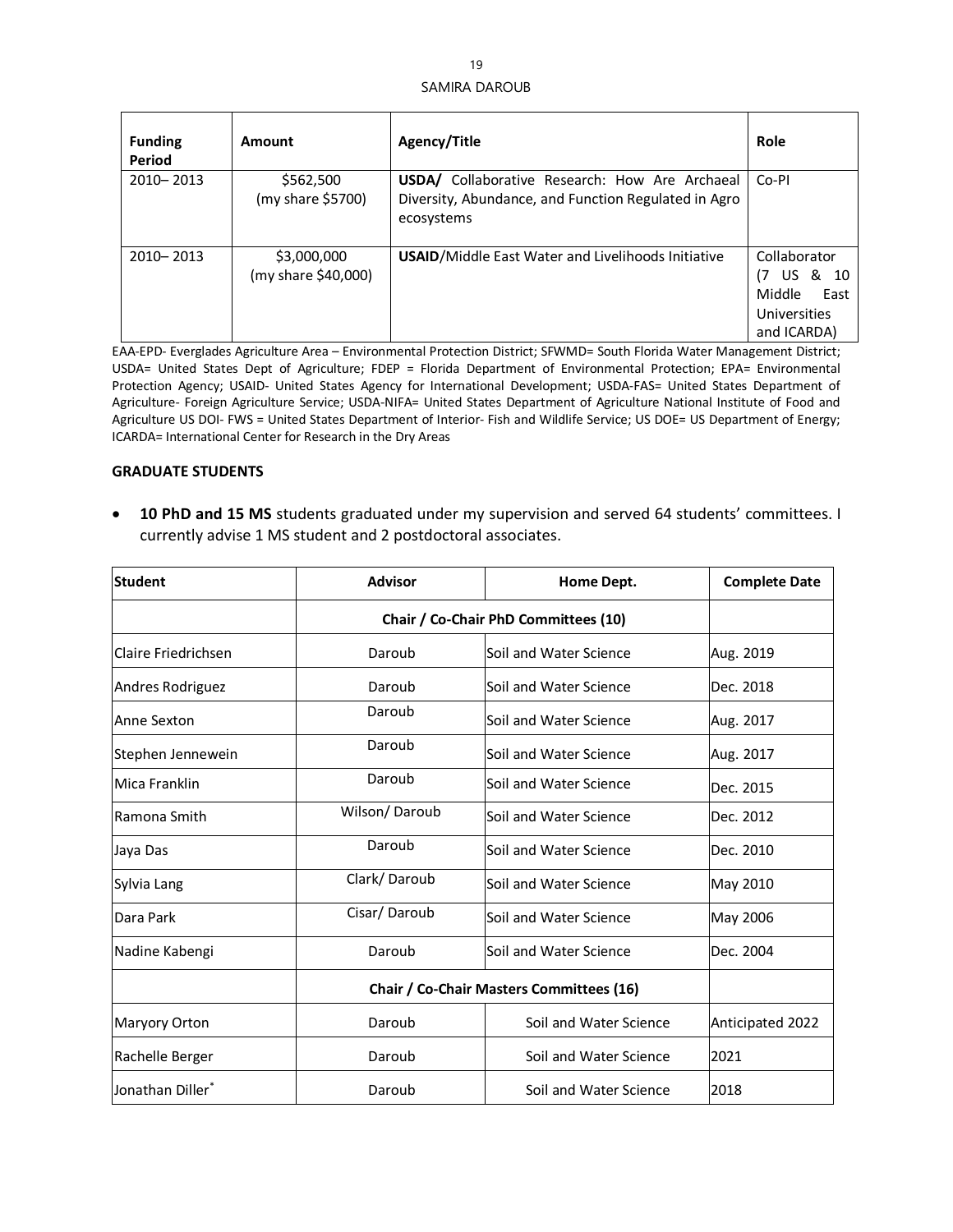| Adam Ordnorff*               | Daroub                      | Soil and Water Science            | 2017             |
|------------------------------|-----------------------------|-----------------------------------|------------------|
| Ashley Witkwoski*            | Daroub                      | Soil and Water Science            | 2016             |
| Mohsen Tootonchi             | Daroub                      | Soil and Water Science            | 2016             |
| Jason Frank*                 | Daroub                      | Soil and Water Science            | 2015             |
| <b>Odiney Alvarez Campos</b> | Daroub                      | Soil and Water Science            | 2015             |
| <b>Tracey Wasylik</b>        | Klock-Moore/Daroub          | Soil and Water Science            | 2015             |
| Ray Bordey                   | Daroub                      | Soil and Water Science            | 2015             |
| Susanna Gomez                | Daroub                      | Soil and Water Science            | 2013             |
| Louis Philor                 | Daroub                      | Soil and Water Science            | 2011             |
| Drew Lindemann               | Daroub                      | Soil and Water Science            | 2009             |
| Lalitha Janardhanan          | Daroub                      | Soil and Water Science            | 2007             |
| Amanda Abell*                | Daroub                      | Soil and Water Science            | 2007             |
| Claudia Arrieta              | Daroub                      | Soil and Water Science            | 2006             |
|                              | Member, PhD committees (15) |                                   |                  |
| Perseveranca Mungofa         |                             | Soil and Water Sciences           |                  |
| Shabnam Sadeghibaniani       |                             | Agronomy                          |                  |
| Saroop Sandhu                | (External Member/Minor)     | Agronomy                          |                  |
| Brianna Benitez              |                             | Doctor of Plant Medicine          |                  |
| Christopher Clingensmith     |                             | Soil and Water Sciences           | Anticipated 2021 |
| Samar Shawaqfeh              | (External Member)           | Horticulture                      | 2017             |
| Nicholas Larsen              | (External member)           | <b>Environmental Horticulture</b> | 2015             |
| Kateryna Zhalnina            | (External Member)           | Microbiology and Cell Science     | 2014             |
| Pasicha Chaikaew             |                             | Soil and Water Science            | 2014             |
| Amy Hylkema                  |                             | Soil and Water Science            | Dropped          |
| Charles Wajsbrot             |                             | Soil and Water Science            | 2013             |
| Pauric McGroary              |                             | Soil and Water Science            | 2010             |
| Hou-Feng Li                  | (External Member)           | Entomology & Nematology           | 2009             |
| Melissa Martin               |                             | Soil and Water Science            | 2009             |
| Qin Lu                       |                             | Soil and Water Science            | 2009             |
|                              |                             |                                   |                  |